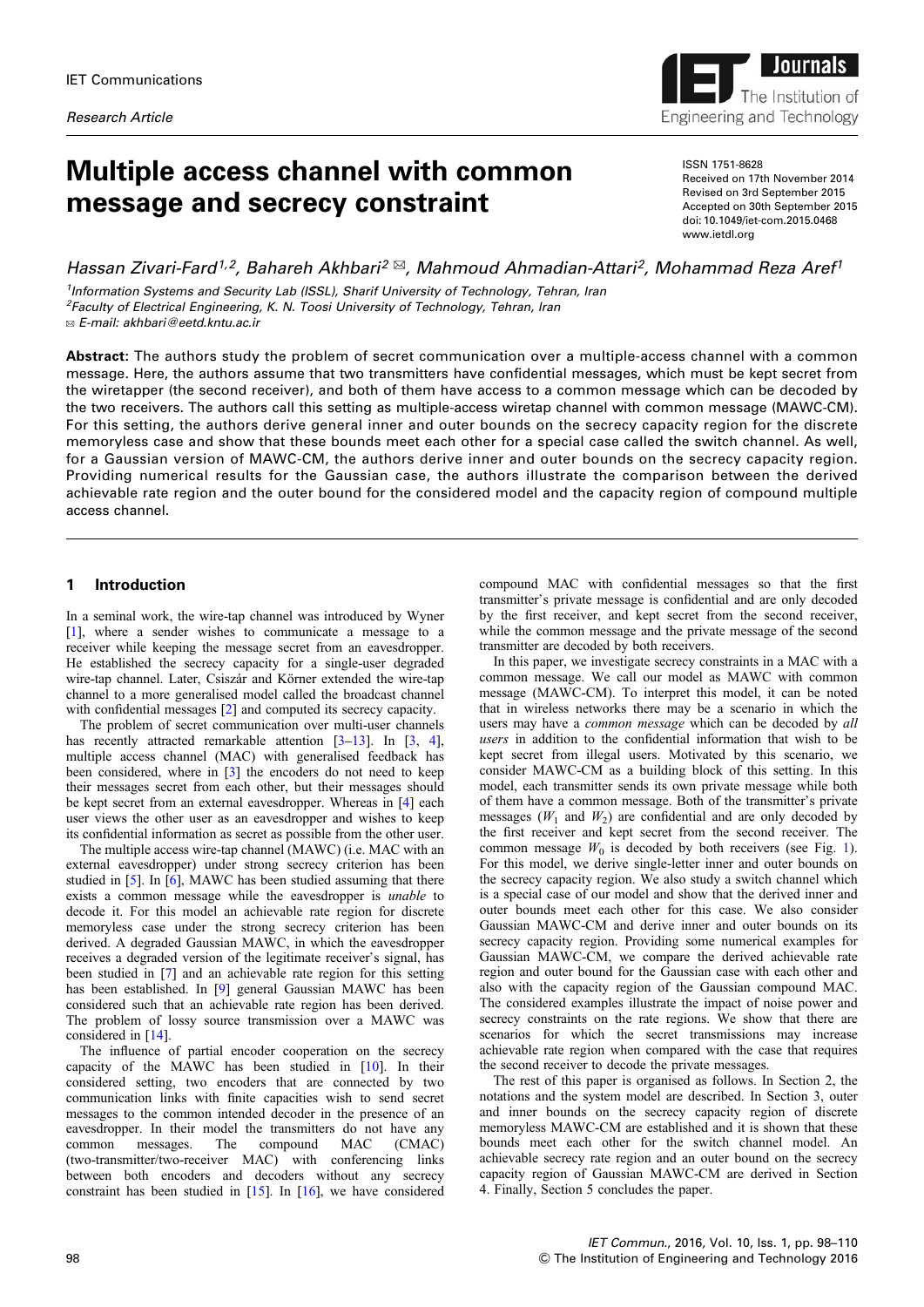

Fig. 1 Multiple access wire-tap channel with common message

## 2 Notations and system model

In this paper, the random variables (RVs) are represented by capital letters, for example, X, the realisations of RVs are represented by lower case letters, for example, x and their alphabets are represented by X. The  $\mathcal{T}_{\varepsilon}^{n}(P_{XY})$  indicates the set of  $\varepsilon$ -strongly jointly typical sequences  $[11]$  of length *n*, on joint distribution  $P_{X,Y}$ ,  $X_i^n$  indicates vector  $(X_{i,1}, X_{i,2}, \ldots, X_{i,n})$ , and  $X_{i,j}^k$  indicates vector  $(X_{i,j}, X_{i,j+1}, ..., X_{i,k})$ . The cardinality of U is denoted by |U|.

Definition 1: Consider a discrete memoryless MAWC-CM  $(\mathcal{X}_1, \mathcal{X}_2, p(y_1, y_2 | x_1, x_2), \mathcal{Y}_1, \mathcal{Y}_2)$  where  $\mathcal{X}_1$  and  $\mathcal{X}_2$  are the finite input alphabets of transmitters,  $\mathcal{Y}_1$  and  $\mathcal{Y}_2$  are the channel output alphabets of receiver 1 and receiver 2, respectively (Fig. 1) and  $p(y_1, y_2|x_1, x_2)$  is the channel transition probability distribution.

*Definition 2:* A ( $2^{nR_0}$ ,  $2^{nR_1}$ ,  $2^{nR_2}$ , *n*) code for the MAWC-CM (Fig. 1) consists of the followings: (i) Three message sets  $W_u = \{1, \ldots,$  $2^{nR_u}$ } for  $u = 0, 1, 2$  where independent messages  $W_0$ ,  $W_1$  and  $W_2$ are uniformly distributed over respective sets. (ii) Two stochastic encoders  $g_k$ ,  $k = 1$ , 2, for transmitter k that are specified by  $g_k: \mathcal{W}_0 \times \mathcal{W}_k \to \mathcal{X}_k^n$  for  $k=1, 2$ . (iii) Two decoding functions  $\phi: \mathcal{Y}_1^n \to \mathcal{W}_0^\circ \times \mathcal{W}_1^\circ \times \mathcal{W}_2$  and  $\rho: \mathcal{Y}_2^n \to \mathcal{W}_0$ . The first decoder is at the legitimate receiver and assigns  $(\overline{W}_{01}, \overline{W}_1, \overline{W}_2) \in W_0 \times W_1 \times$  $W_2$  to each received sequence  $y_1^n$ . The second decoder assigns an estimate  $\widehat{W}_{02} \in W_0$  to each received sequence  $y_2^n$ . The average probability of error is defined as,

$$
P_{e,1}^{n} = \Pr\{(\widehat{W}_{01}, \widehat{W}_1, \widehat{W}_2) \neq (W_0, W_1, W_2)\}\
$$
 (1)

$$
P_{e,2}^{n} = \Pr\{(\widehat{W}_{02}) \neq (W_{0})\}
$$
 (2)

$$
P_e^n = \max \{ P_{e,1}^n, P_{e,2}^n \}
$$
 (3)

The ignorance level of the eavesdropper (Receiver 2), with respect to the confidential messages  $W_1$  and  $W_2$ , is measured by equivocation rate  $(1/n)H(W_1, W_2|Y_2^n)$ .

*Definition* 3: A rate tuple  $(R_0, R_1, R_2)$  is said to be achievable for MAWC-CM, if for any  $\varepsilon > 0$  there exists a  $(2^{nR_0}, 2^{nR_1}, 2^{nR_2}, n)$ code which satisfies

$$
P_e^n < \varepsilon \tag{4}
$$

$$
R_1 + R_2 - \frac{1}{n}H(W_1, W_2|Y_2^n) \le \varepsilon
$$
\n<sup>(5)</sup>

for sufficiently large  $n$ . Note that secrecy requirement (5) implies

$$
R_k - \frac{1}{n}H(W_k|Y_2^n) \le \varepsilon \quad \text{for} \quad k = 1, 2 \tag{6}
$$

that also has been shown in [3]. The secrecy capacity region of the MAWC-CM is defined as the closure of the set of all achievable rate tuples  $(R_0, R_1, R_2)$ .

## 3 Discrete memoryless MAWC-CM

In this section, we derive an outer bound on the secrecy capacity region of discrete memoryless MAWC-CM in Theorem 1 and an inner bound in Theorem 2. We show that these bounds meet each other in a special case.

## 3.1 Outer bound

Theorem 1: (Outer bound) The secrecy capacity region of MAWC-CM is included in the set of rates satisfying

$$
R_0 \le \min \{ I(U; Y_1), I(U; Y_2) \} \tag{7}
$$

$$
R_1 \le I(V_1; Y_1 | U) - I(V_1; Y_2 | U)
$$
\n(8)

$$
R_2 \le I(V_2; Y_1 | U) - I(V_2; Y_2 | U)
$$
\n(9)

$$
R_1 + R_2 \le I(V_1, V_2; Y_1 | U) - I(V_1, V_2; Y_2 | U)
$$
 (10)

for some joint distribution

$$
p(u)p(v_1, v_2|u)p(x_1|v_1)p(x_2|v_2)p(y_1, y_2|x_1, x_2)
$$
 (11)

where the auxiliary RVs  $U, V_1$  and  $V_2$  are bounded in cardinality by

$$
|\mathcal{U}| \le |\mathcal{X}_1| \cdot |\mathcal{X}_2| + 7 \tag{12}
$$

$$
|\mathcal{V}_1| \le (|\mathcal{X}_1| \cdot |\mathcal{X}_2| + 3) \cdot (|\mathcal{X}_1| \cdot |\mathcal{X}_2| + 7) \tag{13}
$$

$$
|\mathcal{V}_2| \le (|\mathcal{X}_1| \cdot |\mathcal{X}_2| + 3) \cdot (|\mathcal{X}_1| \cdot |\mathcal{X}_2| + 7). \tag{14}
$$

Proof: See Appendix 1. □

Remark 1: If transmitter 1 (or transmitter 2) does not send any messages, by setting  $V_1 = \emptyset$  (or  $V_2 = \emptyset$ ) in Theorem 1 the region reduces to the capacity region of the broadcast channel with confidential messages discussed in [2].

## 3.2 Achievability

Theorem 2: (Achievability) For a discrete memoryless MAWC-CM, the secrecy rate region  $\mathcal{R}(\pi)$  is achievable, where  $\mathcal{R}(\pi)$  is the closure of the convex hull of all non-negative  $(R_0, R_1, R_2)$  satisfying

$$
R_0 \le I(U; Y_2) \tag{15}
$$

$$
R_1 \le I(V_1; Y_1 | V_2, U) - I(V_1; Y_2 | U)
$$
\n(16)

$$
R_2 \le I(V_2; Y_1 | V_1, U) - I(V_2; Y_2 | U)
$$
\n<sup>(17)</sup>

IET Commun., 2016, Vol. 10, Iss. 1, pp. 98–110 & The Institution of Engineering and Technology 2016 99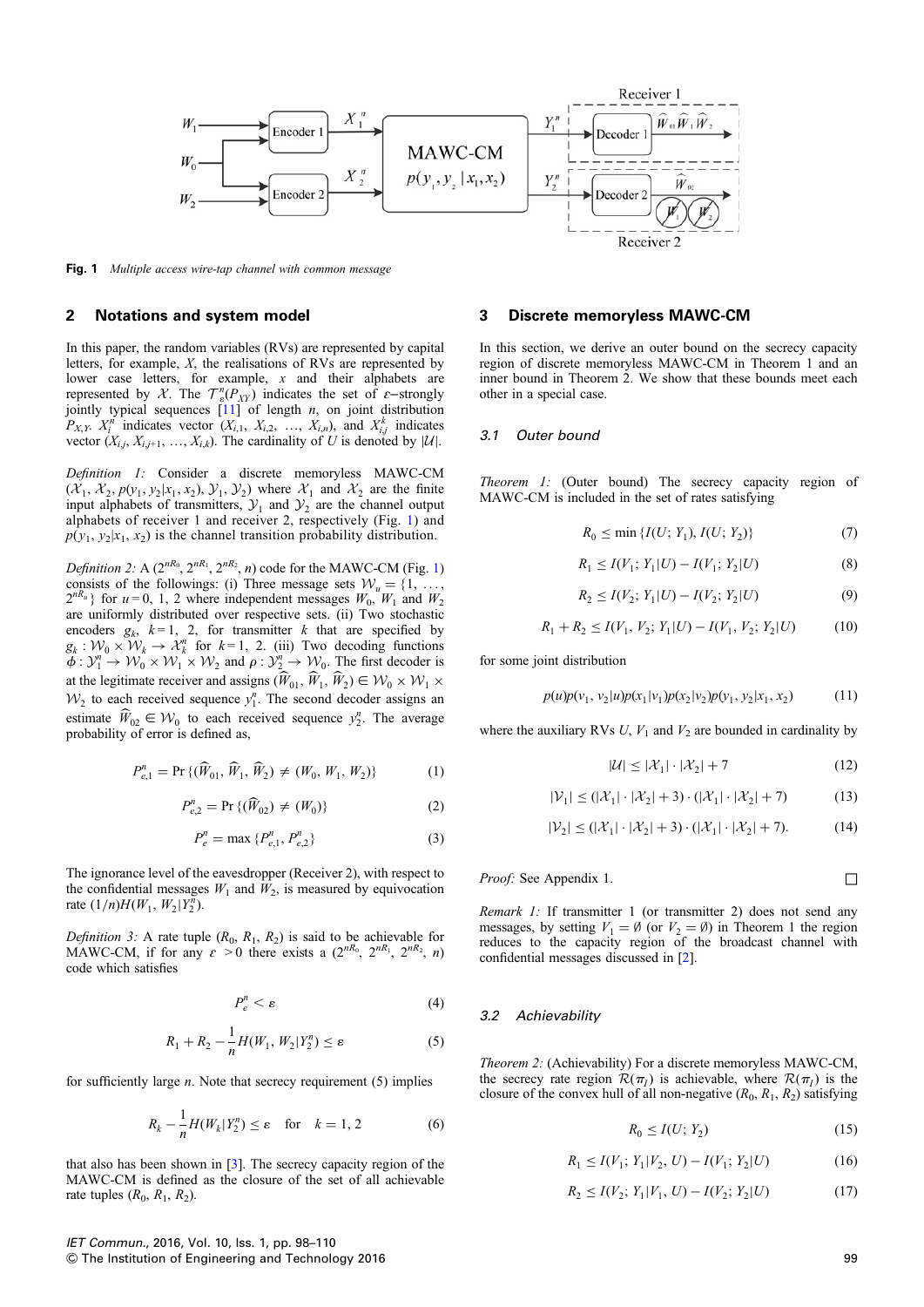$$
R_1 + R_2 \le I(V_1, V_2; Y_1 | U) - I(V_1, V_2; Y_2 | U)
$$
 (18)

$$
R_0 + R_1 + R_2 \le I(V_1, V_2; Y_1) - I(V_1, V_2; Y_2 | U)
$$
 (19)

and  $\pi_l$  denotes the class of joint probability mass functions  $p(u, v_1, v_2)$  $v_2, x_1, x_2, y_1, y_2)$  that factor as

$$
p(u)p(v_1|u)p(v_2|u)p(x_1|v_1)p(x_2|v_2)p(y_1, y_2|x_1, x_2)
$$
 (20)

in which the auxiliary RVs  $U, V_1$  and  $V_2$  are bounded in cardinality by

$$
|\mathcal{U}| \le |\mathcal{X}_1| \cdot |\mathcal{X}_2| + 6 \tag{21}
$$

 $|\mathcal{V}_1| \leq (|\mathcal{X}_1| \cdot |\mathcal{X}_2| + 5) \cdot (|\mathcal{X}_1| \cdot |\mathcal{X}_2| + 6)$  (22)

$$
|\mathcal{V}_2| \le (|\mathcal{X}_1| \cdot |\mathcal{X}_2| + 5) \cdot (|\mathcal{X}_1| \cdot |\mathcal{X}_2| + 6). \tag{23}
$$

Proof: In the following, we provide outlines of our achievable scheme and the details of the proof are referred to Appendix 2. In the coding scheme we use superposition technique and Wyner's wiretap coding [1], as the secrecy achievability method. We illustrate the common message  $w_0$  with the auxiliary codeword  $u^n$ . All receivers are able to decode this codeword. Therefore, it does not need to be protected from the illegal user by Wyner's coding technique. The auxiliary codeword  $v_1^n$ , which illustrates the private message  $w_1$ , is superimposed on top of  $u^n$  and is decoded only by receiver 1. Moreover, the auxiliary codeword  $v_2^n$ , which illustrates the message  $w_2$ , is superimposed on top of  $u^n$  and is decoded only by receiver 1. These codewords are protected from the illegal user by Wyner's coding technique. The structure of the encoder is depicted in Fig. 7 in Appendix 2. Transmitted codewords  $x_1^n$  and  $x_2^n$  are drawn based on  $v_1^n$  and  $v_2^n$  respectively, according to (20).  $\Box$ 

Remark 2: If we convert our model to a MAWC without common message, by setting  $U = \emptyset$ ,  $V_1 = X_1$  and  $V_2 = X_2$  in Theorem 2, the region reduces to the achievable secrecy rate region of the MAWC without common message that is reported in [3] and its Gaussian version is first introduced in [7, 9].

Remark 3: If we convert the model to a broadcast channel with confidential messages, our region includes the region discussed by Csiszár and Körner in [2]. It can be verified by setting  $V_1 = \emptyset$  or  $V_2 = \emptyset$  in (15)–(19).

## 3.3 Switch channel

Now, we obtain the secrecy capacity region for a switch channel. In the switch channel (see Fig. 2) the receivers cannot listen to both transmitters at the same time. For example, each receiver can listen to only one frequency whereas each transmitter can broadcast at

various frequencies during the symbol time i. We assume that at each symbol time i, each receiver t for  $t \in \{1, 2\}$  has access to a random switch  $s_t \in \{1, 2\}$ , which independently is set to t or  $\bar{t}$ with probabilities

$$
P(S_{t,i} = t) = \tau_t \tag{24}
$$

$$
P(S_{t,i} = \bar{t}) = 1 - \tau_t, \quad i = 1, \dots, n \tag{25}
$$

where  $\bar{t}$  is complement of t. Hence, if  $S_{t,i} = t$ , receiver t for  $t \in \{1, 2\}$ listens to the signal sent by the transmitter t (i.e.  $x_{t,i}$ ) and if  $S_{t,i} = \overline{t}$ , receiver t listens to the signal sent by the transmitter  $\bar{t}$  (i.e.  $x_{\bar{t},i}$ ). The switch channel is investigated in [12] as a special case of Interference channel. We generalise the interpretation of a switch channel to our model as follows: Consider a MAC with a common message and an eavesdropper that the legal receiver (receiver 1) can listen to only one of the transmitters at each time instant that is determined by the first switch state. The illegal receiver (in terms of private messages) can eavesdrop only one of the transmitters which is determined by the second switch state. We also assume that both receivers have access to switch state information. Thus, we have

$$
P(y_{t,i}|x_{1,i}, x_{2,i}, s_{t,i}) = P(y_{t,i}|x_{1,i})1(s_{t,i} = 1) + P(y_{t,i}|x_{2,i})1(s_{t,i} = 2) = P(y_{t,i}|x_{s_{t,i},i})
$$
(26)

where 1(.) is the indicator function. The switch state information  ${S_{t,i}}_{i=1}^n$  is an i.i.d. process known at receiver t. Therefore, we can assume that  $s_{t,i}$  is a part of the channel output. In other words, we set

$$
y_{t,i} \triangleq \{k_{t,i}, s_{t,i}\}\tag{27}
$$

where  $k_{t,i}$  indicates the received signal at receiver  $t$ . For the described switch channel, we have the following theorem for the secrecy capacity region.

Theorem 3: For the switch channel with two confidential messages and one common message, the secrecy capacity region  $\mathcal{C}_S$  is the union of all  $(R_0, R_1, R_2)$  satisfying

$$
R_0 \le I(U; Y_2) \tag{28}
$$

$$
R_1 \le I(V_1; Y_1 | U) - I(V_1; Y_2 | U)
$$
\n(29)

$$
R_2 \le I(V_2; Y_1 | U) - I(V_2; Y_2 | U)
$$
\n(30)

$$
R_1 + R_2 \le I(V_1, V_2; Y_1 | U) - I(V_1, V_2; Y_2 | U)
$$
 (31)

$$
R_0 + R_1 + R_2 \le I(V_1, V_2; Y_1) - I(V_1, V_2; Y_2 | U)
$$
 (32)



Fig. 2 Switch channel model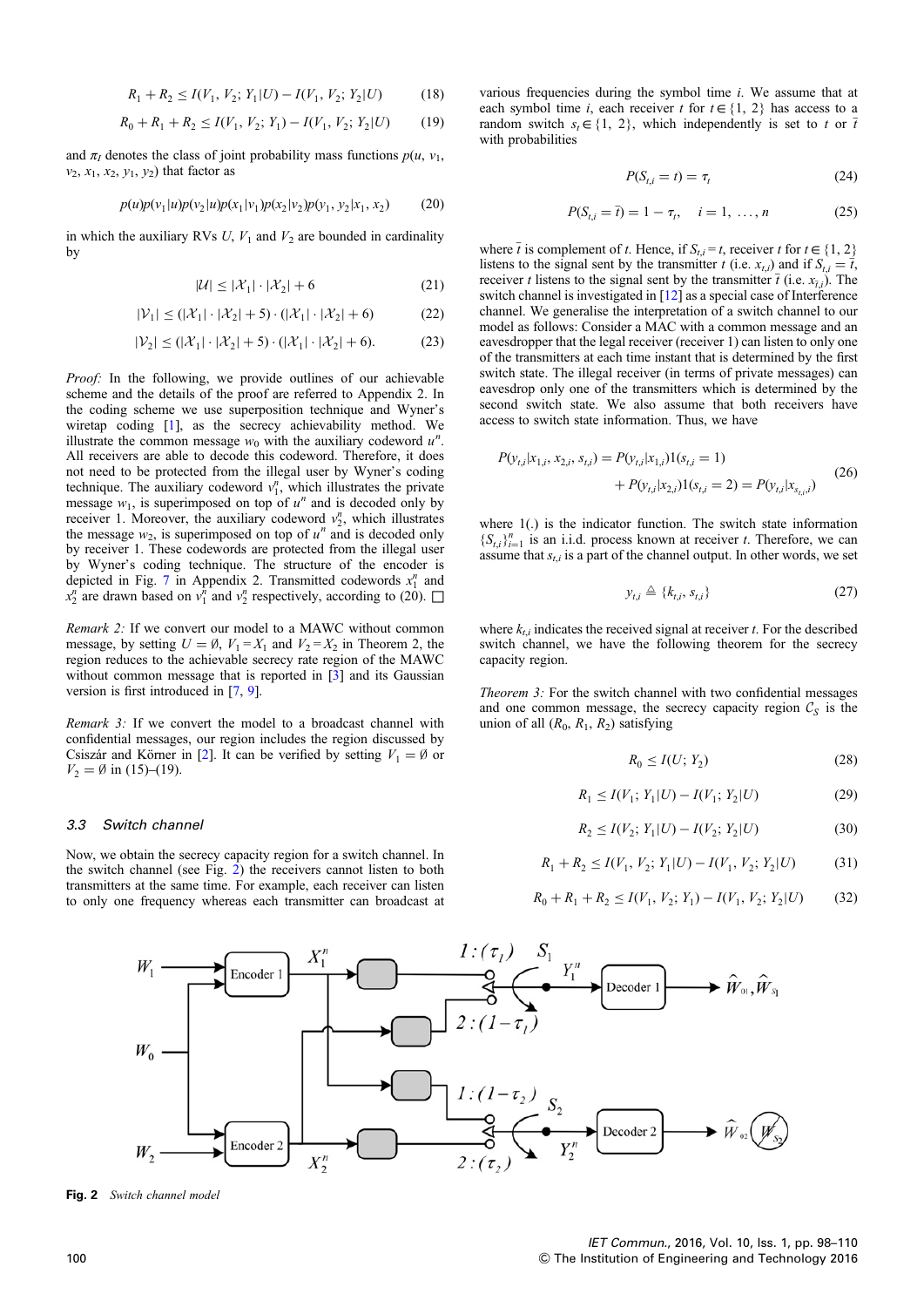

Fig. 3 Gaussian MAWC-CM

over all distributions

 $p(u)p(v_1|u)p(v_2|u)p(x_1|v_1)p(x_2|v_2)p(y_1, y_2|x_1, x_2)$  (33)

where the auxiliary RVs  $U, V_1$  and  $V_2$  are bounded in cardinality by

$$
|\mathcal{U}| \le |\mathcal{X}_1| \cdot |\mathcal{X}_2| + 6 \tag{34}
$$

$$
|\mathcal{V}_1| \le (|\mathcal{X}_1| \cdot |\mathcal{X}_2| + 4) \cdot (|\mathcal{X}_1| \cdot |\mathcal{X}_2| + 6) \tag{35}
$$

$$
|\mathcal{V}_2| \le (|\mathcal{X}_1| \cdot |\mathcal{X}_2| + 4) \cdot (|\mathcal{X}_1| \cdot |\mathcal{X}_2| + 6). \tag{36}
$$

Proof: See Appendix 3.

## 4 Gaussian MAWC-CM

In this section, we consider Gaussian MAWC-CM as shown in Fig. 3, and derive inner and outer bounds on its secrecy capacity region. Relationships between the inputs and outputs of the channel, as shown in Fig. 3, are given by

$$
Y_1 = X_1 + X_2 + N_1 \tag{37}
$$

$$
Y_2 = X_1 + X_2 + N_2 \tag{38}
$$

where  $N_1$  and  $N_2$  are independent zero-mean Gaussian RVs, with

variances  $\sigma_1^2$  and  $\sigma_2^2$ , and independent of the RVs  $X_1$ ,  $X_2$ . We impose the power constraints  $(1/n) \sum_{i=1}^{n} E[X_{j,i}^2] \le P_j$ ,  $j = 1, 2$ .

## 4.1 Outer bound

Theorem 4: (Outer bound) The secrecy capacity region for the Gaussian MAWC-CM is included in the set of rates satisfying (see (39))

where  $C(x) = (1/2) \log (1 + x)$  and the union is taken over all  $0 \le \beta_1 \le$ 1,  $0 \leq \beta_2 \leq 1$  and  $0 \leq \rho \leq 1$ .

*Proof:* See Appendix 4.  $\Box$ 

#### 4.2 Inner bound

Theorem 5: (Achievability) An inner bound on the secrecy capacity region of Gaussian MAWC-CM is: (see (40))

where  $C(x) = (1/2) \log (1 + x)$  and the union is taken over all  $0 \le \beta_1 \le$ 1 and  $0 \leq \beta_2 \leq 1$ .

Proof: The achievable rate region in Theorem 2 can be extended to the discrete-time Gaussian memoryless case with continuous alphabets by standard arguments [17]. Hence, it is sufficient to

$$
\bigcup \left\{\n\begin{array}{l}\nR_0 \leq \min\left\{ C \left( \frac{(1-\beta_1)P_1 + (1-\beta_2)P_2 + (1-\beta_1\beta_2)\rho\sqrt{P_1P_2}}{\beta_1P_1 + \beta_2P_2 + 2\beta_1\beta_2\rho\sqrt{P_1P_2} + \sigma_1^2} \right),\n\\
C \left( \frac{(1-\beta_1)P_1 + (1-\beta_2)P_2 + (1-\beta_1\beta_2)\rho\sqrt{P_1P_2}}{\beta_1P_1 + \beta_2P_2 + 2\beta_1\beta_2\rho\sqrt{P_1P_2} + \sigma_2^2} \right)\n\\
R_1 + R_2 \leq \left[ C \left( \frac{\beta_1P_1 + \beta_2P_2 + 2\beta_1\beta_2\rho\sqrt{P_1P_2}}{\sigma_1^2} \right) - C \left( \frac{\beta_1P_1 + \beta_2P_2 + 2\beta_1\beta_2\rho\sqrt{P_1P_2}}{\sigma_2^2} \right) \right]\n\end{array}\n\tag{39}
$$

$$
\begin{cases}\n R_0 \le C \left( \frac{\beta_1^2 P_1 + \beta_2^2 P_2 + 2\beta_1 \beta_2 \sqrt{P_1 P_2}}{(1 - \beta_1^2) P_1 + (1 - \beta_2^2) P_2 + \sigma_2^2} \right) \\
 R_1 \le C \left( \frac{(1 - \beta_1^2) P_1}{\sigma_1^2} \right) - C \left( \frac{(1 - \beta_1^2) P_1}{(1 - \beta_2^2) P_2 + \sigma_2^2} \right) \\
 R_2 \le C \left( \frac{(1 - \beta_2^2) P_2}{\sigma_1^2} \right) - C \left( \frac{(1 - \beta_2^2) P_2}{(1 - \beta_1^2) P_1 + \sigma_2^2} \right) \\
 R_1 + R_2 \le C \left( \frac{(1 - \beta_1^2) P_1 + (1 - \beta_2^2) P_2}{\sigma_1^2} \right) - C \left( \frac{(1 - \beta_1^2) P_1 + (1 - \beta_2^2) P_2}{\sigma_2^2} \right) \\
 R_0 + R_1 + R_2 \le C \left( \frac{P_1 + P_2 + 2\beta_1 \beta_2 \sqrt{P_1 P_2}}{\sigma_1^2} \right) - C \left( \frac{(1 - \beta_1^2) P_1 + (1 - \beta_2^2) P_2}{\sigma_2^2} \right)\n\end{cases}\n\tag{40}
$$

IET Commun., 2016, Vol. 10, Iss. 1, pp. 98–110  $\heartsuit$  The Institution of Engineering and Technology 2016 101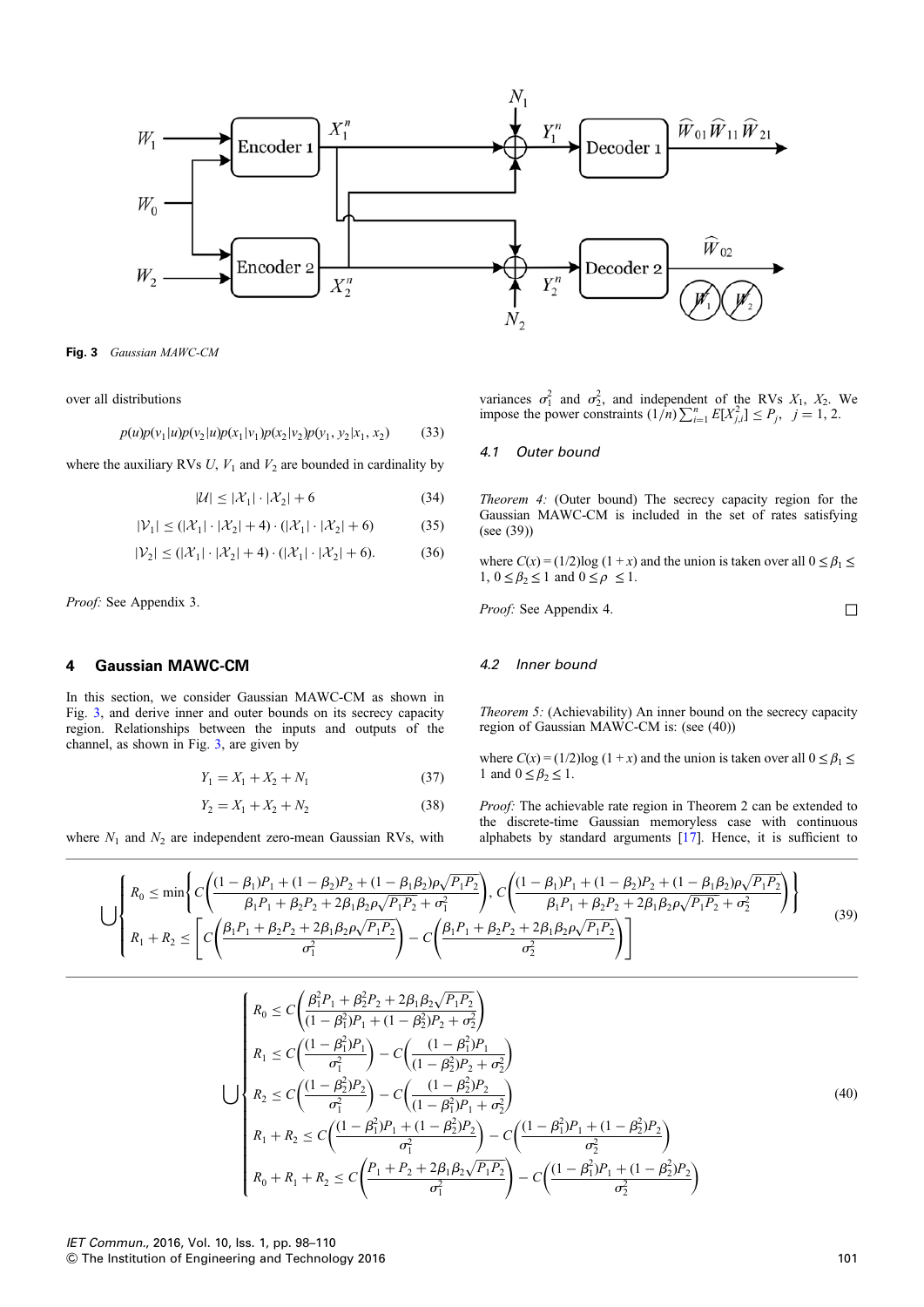

**Fig. 4** Achievable rate region and Outer bound of Gaussian MAWC-CM for  $P_1 = P_2 = 1$ ,  $\sigma_1^2 = 0.1$  and  $\sigma_2^2 = 0.3$ 

evaluate (15)–(19) with appropriate choice of input distribution to reach (40). We constrain all the inputs to be Gaussian. For certain  $0 \leq \beta_1 \leq 1$  and  $0 \leq \beta_2 \leq 1$  consider the following mapping in (41)– (44) for the generated codebook in Theorem 2 with respect to the p.m.f (20), which contains the Gaussian version of the superposition coding and random binning

$$
V_1 = \sqrt{P_1} \beta_1 U + \sqrt{P_1 (1 - \beta_1^2)} K_1
$$
 (41)

$$
X_1 = V_1 \tag{42}
$$

$$
V_2 = \sqrt{P_2} \beta_2 U + \sqrt{P_2 (1 - \beta_2^2)} K_2
$$
 (43)

$$
X_2 = V_2. \tag{44}
$$

where  $U$ ,  $K_1$  and  $K_2$  are independent, zero-mean and unit variance Gaussian RVs. Using the above mapping with the channel model in (37)–(38), and by calculating mutual information functions for Gaussian RVs similar to the method in [17], we have

$$
I(U; Y_2) = C \left( \frac{\beta_1^2 P_1 + \beta_2^2 P_2 + 2\beta_1 \beta_2 \sqrt{P_1 P_2}}{(1 - \beta_1^2) P_1 + (1 - \beta_2^2) P_2 + \sigma_2^2} \right)
$$
(45)

$$
I(V_1; Y_1 | V_2, U) = C\left(\frac{(1 - \beta_1^2)P_1}{\sigma_1^2}\right)
$$
(46)

$$
I(V_1; Y_2 | U) = C \left( \frac{(1 - \beta_1^2)P_1}{(1 - \beta_2^2)P_2 + \sigma_2^2} \right)
$$
(47)

$$
I(V_2; Y_1 | V_1, U) = C\left(\frac{(1 - \beta_2^2)P_2}{\sigma_1^2}\right)
$$
(48)

$$
I(V_2; Y_2 | U) = C \left( \frac{(1 - \beta_2^2) P_2}{(1 - \beta_1^2) P_1 + \sigma_2^2} \right)
$$
(49)

$$
I(V_1, V_2; Y_1 | U) = C \left( \frac{(1 - \beta_1^2)P_1 + (1 - \beta_2^2)P_2}{\sigma_1^2} \right)
$$
 (50)

$$
I(V_1, V_2; Y_2 | U) = C \left( \frac{(1 - \beta_1^2)P_1 + (1 - \beta_2^2)P_2}{\sigma_2^2} \right)
$$
 (51)

$$
I(V_1, V_2; Y_1) = C \left( \frac{P_1 + P_2 + 2\beta_1 \beta_2 \sqrt{P_1 P_2}}{\sigma_1^2} \right)
$$
 (52)

where  $C(x) = (1/2)log (1 + x)$ . Considering Theorem 2 and (45)–(52) completes the proof.

As mentioned in Section 1 we aim to compare our derived bounds with each other and also with the capacity region of the Gaussian compound MAC. Hence, we first derive this region as follows.

Theorem 6: The capacity region of Gaussian compound MAC with common information is given by: (see equation (53) at the bottom of the next page)

where  $C(x) = (1/2)\log(1+x)$  and the union is taken over all  $0 \le \beta_1 \le$ 1 and  $0 \leq \beta_2 \leq 1$ .

Proof: It is clear that to obtain this capacity region, Propositions 6.1 and 6.2 in [15], which are outer and inner bounds on the capacity region of the Gaussian compound MAC with conferencing links, can be modified by setting  $C_{12} = C_{21} = 0$  in them (i.e. ignoring conferencing links) and by adopting them to our defined channel parameters in (37) and (38).  $\Box$ 

#### 4.3 Examples

In this part, we provide numerical examples and compare our derived inner and outer bounds on the secrecy capacity region of Gaussian MAWC-CM. We also compare these bounds with the capacity region of the Gaussian compound MAC illustrated in (53). As an example, for the values  $P_1 = P_2 = 1$ ,  $\sigma_1^2 = 0.1$  and  $\sigma_2^2 = 0.3$  the outer bound in Theorem 4 and the achievable rate region in Theorem 5 are depicted in Fig. 4. To illustrate the effect of secrecy constraint and noise power on the rate region of MAWC-CM, we also compare our derived regions with the capacity region of the Gaussian compound MAC in (53). These comparisons are shown in Figs. 5 and 6. Actually, in the CMAC both receivers should decode  $W_0$ ,  $W_1$ ,  $W_2$  reliably, while in the defined MAWC-CM model the messages  $W_1$  and  $W_2$  should be kept secret from receiver 2. As it can be seen in Fig. 5 for channel parameters  $P_1 = P_2 = 1$ ,  $\sigma_1^2 = 0.1$  and  $\sigma_2^2 = 0.3$  (i.e. the same as for Fig. 4) the achievable rates and outer bounds on  $R_1$  and  $R_2$ (rate of  $W_1$  and  $W_2$  respectively, which are decoded by receiver 1) for MAWC-CM is less than that for CMAC due to secrecy constraint for decoding messages  $W_1$  and  $W_2$ . Note that in Figs. 5 and 6 we present the regions in two-dimensional by projecting on  $R_0$  plane to have a better illustration. Based on (53) it is clear that if the noise power of receiver 2 (i.e.  $\sigma_2^2$ ) increases, the capacity region of Gaussian CMAC may remain as before or decreases (i.e. it does not increase). On the other hand, there exist scenarios for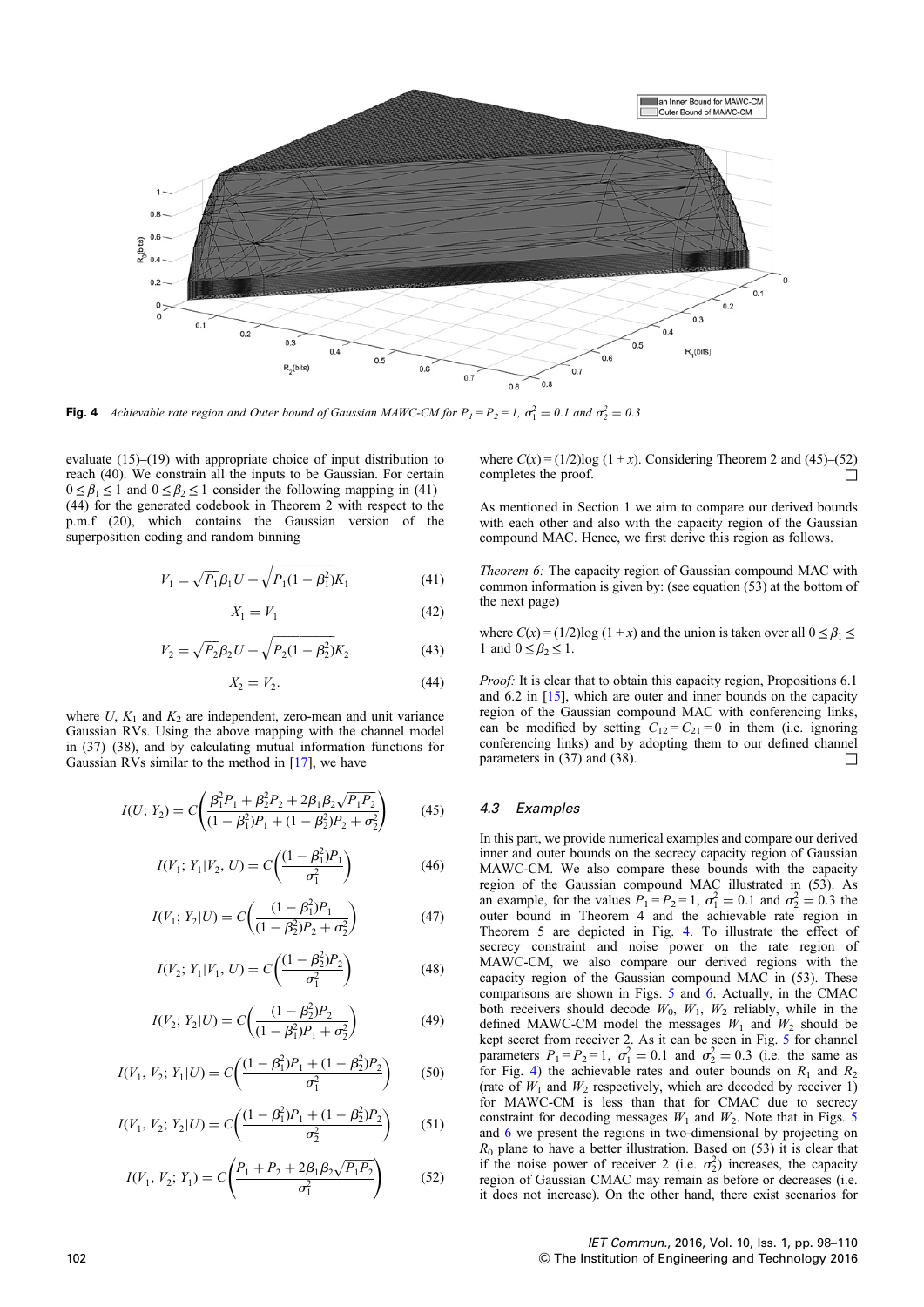

**Fig. 5** Achievable rate region of Gaussian MAWC-CM and the Capacity region of Gaussian CMAC for  $P_1 = P_2 = 1$ ,  $\sigma_1^2 = 0.1$  and  $\sigma_2^2 = 0.6$ 



**Fig. 6** Achievable rate region of Gaussian MAWC-CM and the capacity region of Gaussian CMAC for  $P_1 = P_2 = 1$ ,  $\sigma_1^2 = 0.1$  and  $\sigma_2^2 = 0.6$ 

MAWC-CM (see (40)) for which increasing  $\sigma_2^2$  results in increasing its achievable rate region. For comparison, assume changing  $\sigma_2^2 = 0.3$  to  $\sigma_2^2 = 0.6$  in the above example. As it can be seen in Fig. 6, the achievable rate region of MAWC-CM is larger than the capacity region of CMAC for the new parameters. This can be interpreted as follows: the transmitted signals from transmitters 1 and 2 are extremely attenuated at the receiver 2 in comparison with the investigated case shown in Fig. 5. Hence, for this case the requirement of secrecy of  $W_1$  and  $W_2$  from receiver 2 in MAWC-CM can increase the achievable rate region in comparison

with that of CMAC wherein  $W_1$  and  $W_2$  should be reliably decoded by receiver 2.

## 5 Conclusions

In this paper, we have studied the secrecy capacity region of MAWC-CM. We have obtained inner and outer bounds on the secrecy capacity region for the general MAWC-CM and showed that these bounds meet each other for the switch channel model.

$$
\left\{\n\begin{aligned}\nR_1 &\leq \min\left\{ C\left(\frac{P_1(1-\beta_1^2)}{\sigma_1^2}\right), C\left(\frac{P_1(1-\beta_1^2)}{\sigma_2^2}\right)\right\} \\
R_2 &\leq \min\left\{ C\left(\frac{P_2(1-\beta_2^2)}{\sigma_1^2}\right), C\left(\frac{P_2(1-\beta_2^2)}{\sigma_2^2}\right)\right\} \\
R_1 + R_2 &\leq \min\left\{ C\left(\frac{P_1(1-\beta_1^2) + P_2(1-\beta_2^2)}{\sigma_1^2}\right), C\left(\frac{P_1(1-\beta_1^2) + P_2(1-\beta_2^2)}{\sigma_2^2}\right)\right\} \\
R_0 + R_1 + R_2 &\leq \min\left\{ C\left(\frac{P_1 + P_2 + 2\sqrt{P_1 P_2} \beta_1 \beta_2}{\sigma_1^2}\right), C\left(\frac{P_1 + P_2 + 2\sqrt{P_1 P_2} \beta_1 \beta_2}{\sigma_2^2}\right)\right\}\n\end{aligned}\n\tag{53}
$$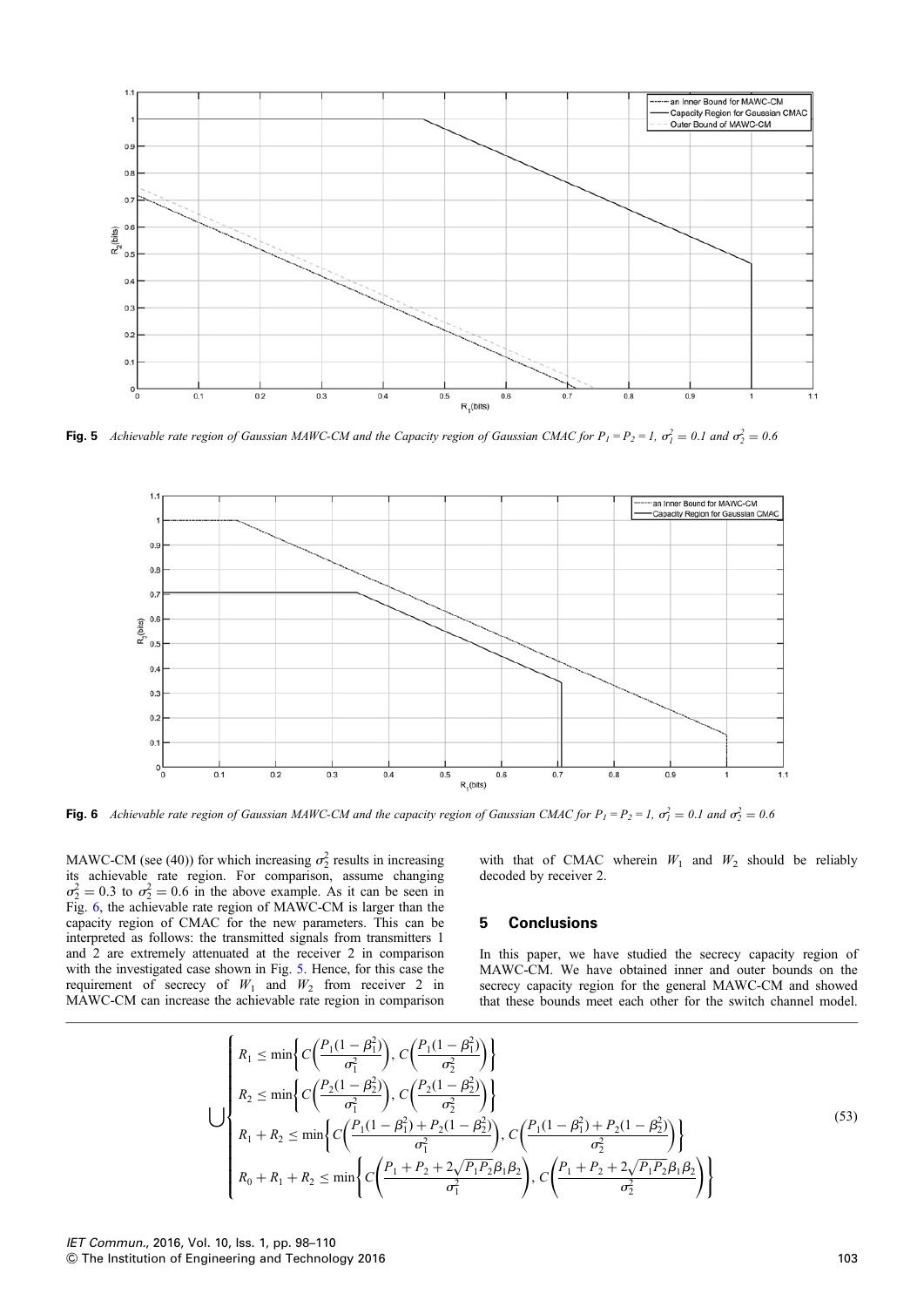As well, we have studied Gaussian MAWC-CM and derived inner and outer bounds on its secrecy capacity region. Providing numerical examples for the Gaussian case, we have illustrated the impact of noise and secrecy constraint on the capacity region. We have shown that there are scenarios for which the secret transmissions may increase achievable rate region in compare with the case that requires receiver 2 to decode the private messages.

## 6 Acknowledgment

This work was partially supported by Iran NSF under Grant number 92-32575 and by Iran Telecom Research Center (ITRC).

## 7 References

- 1 Wyner, A.D.: 'The wire-tap channel', Bell Syst. Tech. J., 1975, 57, (8), pp. 1355–1367
- 2 Csiszár, I., Körner, J.: 'Broadcast channels with confidential messages', IEEE Trans. Inf. Theory, 1978, 24, (3), pp. 339–348
- Tang, X., Liu, R., Spasojević, P., et al.: 'Multiple access channels with generalized feedback and confidential messages'. Proc. IEEE Info. Theory Workshop (ITW), CA, USA, September 2007, pp. 608–613
- 4 Liang, L., Poor, H.V.: 'Multiple-access channels with confidential messages', IEEE Trans. Inf. Theory, 2008, 3, pp. 976–1002
- 5 Yassaee, M.H., Aref, M.R.: 'Multiple access wiretap channels with strong secrecy'. Proc. IEEE ITW, Dublin, Ireland, September 2010, pp. 1–5
- 6 Wiese, M., Boche, H.: 'An achievable region for the wiretap multiple-access channel with common message'. Proc. IEEE Int. Symp. on Info. Theory (ISIT), Cambridge, MA, July 2012, pp. 249–253
- 7 Tekin, E., Yener, A.: 'The Gaussian multiple access wire-tap channel', IEEE Trans. Inf. Theory, 2008, 54, (12), pp. 5747–5755
- 8 Liu, R., Maric, I., Yates, R.D., et al.: 'The discrete memoryless multiple access channel with confidential messages'. Proc. IEEE Int. Symp. on Information
- Theory (ISIT), Seattle, WA, September 2006, pp. 957–961<br>9 Tekin, E., Yener, A.: 'The general Gaussian multiple-access and two-way wiretap<br>channels: Achievable rates and cooperative jamming', IEEE Trans. Inf. Theory, 2008, 54, (6), pp. 2735–2751
- 10 Xu, P., Ding, Z., Dai, X.: 'Rate regions for multiple access channel with conference and secrecy constraints', IEEE Trans. Inf. Forensics Sec., 2013, 8, (12), pp. 1961–1974
- 11 Bloch, M., Barros, J.: 'Physical-layer security: from information theory to security engineering' (Cambridge University Press, 2011)
- 12 Liu, R., Maric, I., Spasojević, P., *et al.*: 'Discrete memoryless interference and broadcast channels with confidential messages', IEEE Trans. Inf. Theory, 2008, 54, (6), pp. 2493–2507
- 13 Salehkalaibar, S., Aref, M.R.: 'Physical layer security for some classes of three-receiver broadcast channels', IET Commun., 2014, 8, pp. 1965-1976
- 14 Salehkalaibar, S., Aref, M.R.: 'Joint source-channel coding for multiple-access wiretap channels'. Proc. IEEE Int. Symp. on Information Theory (ISIT), Cambridge, MA, July 2013, pp. 369–373
- 15 Simeone, O., Gündüz, D., Poor, H.V., et al.: 'Compound multiple-access channels with partial cooperation', IEEE Trans. Inf. Theory, 2009, 55, (6), pp. 2425-2441
- 16 Zivari-Fard, H., Akhbari, B., Ahmadian-Attari, M., et al.: 'Compound multiple access channel with confidential messages'. Proc. IEEE Int. Conf. on
- Communication (ICC), Sydney, Australia, June 2014, pp. 1922–1927 17 Cover, T., Thomas, J.: 'Elements of information theory' (John Wiley, Hoboken, New Jersey, 2006, 2nd edn.)
- El Gamal, A., H-Kim, Y.: 'Network information theory' (Cambridge University Press, Cambridge, U.K, 2012, 1st edn.)
- 19 Csiszár, I., Körner, J.: 'Information theory: coding theorems for discrete memoryless systems' (Cambridge University Press, Cambridge, U.K, 2011, 2nd edn.)

## 8 Appendices

## 8.1 Appendix 1: Proof for Theorem 1

The basis for deriving our outer bound is using Fano's inequality [18] and applying the techniques in [2] to consider the secrecy constraints.

Consider a  $(2^{nR_0}, 2^{nR_1}, 2^{nR_2}, n, P_e^n)$  code for the MAWC-CM. Applying Fano's inequality results in

$$
H(W_0, W_1, W_2|Y_1^n) \le n\varepsilon_1 \tag{54}
$$

$$
H(W_0|Y_2^n) \le n\varepsilon_2. \tag{55}
$$

where  $\varepsilon_i \to 0$ ,  $i = 1, 2$  as  $P_e^n \to 0$ .

To derive the upper bound on  $R_1$ , we first present the bound on  $H(W_1|Y_2^n)$  as follows

$$
H(W_1|Y_2^n) = H(W_1|Y_2^n, W_0) + I(W_1; W_0|Y_2^n)
$$
  
\n
$$
= H(W_1|Y_2^n, W_0) + H(W_0|Y_2^n) - H(W_0|Y_2^n, W_1)
$$
  
\n
$$
\stackrel{(a)}{\leq} H(W_1|Y_2^n, W_0) + n\varepsilon_2
$$
  
\n
$$
\stackrel{(b)}{\leq} H(W_1|Y_2^n, W_0) - H(W_1|Y_1^n, W_0) + n(\varepsilon_1 + \varepsilon_2)
$$
  
\n
$$
= I(W_1; Y_1^n|W_0) - I(W_1; Y_2^n|W_0) + n(\varepsilon_1 + \varepsilon_2)
$$
  
\n
$$
= \sum_{i=1}^n [I(W_1; Y_{1,i}|W_0, Y_1^{i-1}) - I(W_1; Y_{2,i}|W_0, Y_{2,i+1}^n)]
$$
  
\n
$$
+ n(\varepsilon_1 + \varepsilon_2)
$$
  
\n
$$
\stackrel{(c)}{=} \sum_{i=1}^n [I(W_1; Y_{1,i}|W_0, Y_1^{i-1}, Y_{2,i+1}^n)]
$$
  
\n
$$
- I(W_1; Y_{2,i}|W_0, Y_1^{i-1}, Y_{2,i+1}^n)] + n\varepsilon'
$$
  
\n
$$
\stackrel{(d)}{=} \sum_{i=1}^n [I(V_{1,i}; Y_{1,i}|U_i) - I(V_{1,i}; Y_{2,i}|U_i)] + n\varepsilon'
$$
 (56)

where  $(a)$  and  $(b)$  result from Fano's inequality in (54) and (55). The equality  $(c)$  results from [19, Lemma 17.12] (i.e. Csiszár's sum Lemma [2]), and setting  $\varepsilon' = \varepsilon_1 + \varepsilon_2$ . The equality (*d*) results from the following definitions of the RVs in (57)–(59).

$$
U_i = W_0, Y_1^{i-1}, Y_{2,i+1}^n \tag{57}
$$

$$
V_{1,i} = (W_1, U_i) \tag{58}
$$

$$
V_{2,i} = (W_2, U_i). \tag{59}
$$

Now, we have

$$
H(W_1|Y_2^n) \stackrel{(a)}{\leq} n \sum_{i=1}^n p(Q=i)[I(V_{1,Q}; Y_{1,Q}|U_Q, Q=i)
$$
  

$$
-I(V_{1,Q}; Y_{2,Q}|U_Q, Q=i)] + n\epsilon'
$$
  

$$
= n[I(V_{1,Q}; Y_{1,Q}|U_Q, Q)]
$$
  

$$
-I(V_{1,Q}; Y_{2,Q}|U_Q, Q)] + n\epsilon'
$$
  

$$
\stackrel{(b)}{=} n[I(V_1; Y_1|U) - I(V_1; Y_2|U)] + n\epsilon'
$$

where (a) results from considering  $Q$  with a uniform distribution over  $\{1, 2,...,n\}$  outcomes and (b) is due to defining  $V_{1,Q} = V_1$ ,  $V_{2,Q} =$  $V_2$ ,  $Y_{1,Q} = Y_1$ ,  $Y_{2,Q} = Y_2$  and  $(U_Q, Q) = U$ . Using (6) and (60) we derive the bound on  $R_1$  as follows

$$
R_1 \le I(V_1; Y_1 | U) - I(V_1; Y_2 | U). \tag{61}
$$

Now, we derive the bound on  $R_2$ . Using (6) and proceeding the same way as for deriving the bound on  $H(W_1|Y_2^n)$ , the bound on  $H(W_2|Y_2^n)$ and hence the bound on  $R<sub>2</sub>$  can be derived as follows

$$
R_2 \le I(V_2; Y_1 | U) - I(V_2; Y_2 | U)
$$
\n(62)

Based on (5) we have: for any  $\varepsilon > 0$ ,

$$
n(R_1 + R_2) - n\varepsilon \le H(W_1, W_2 | Y_2^n) \tag{63}
$$

for all sufficiently large *n*. Hence, to derive the bound on  $R_1 + R_2$  we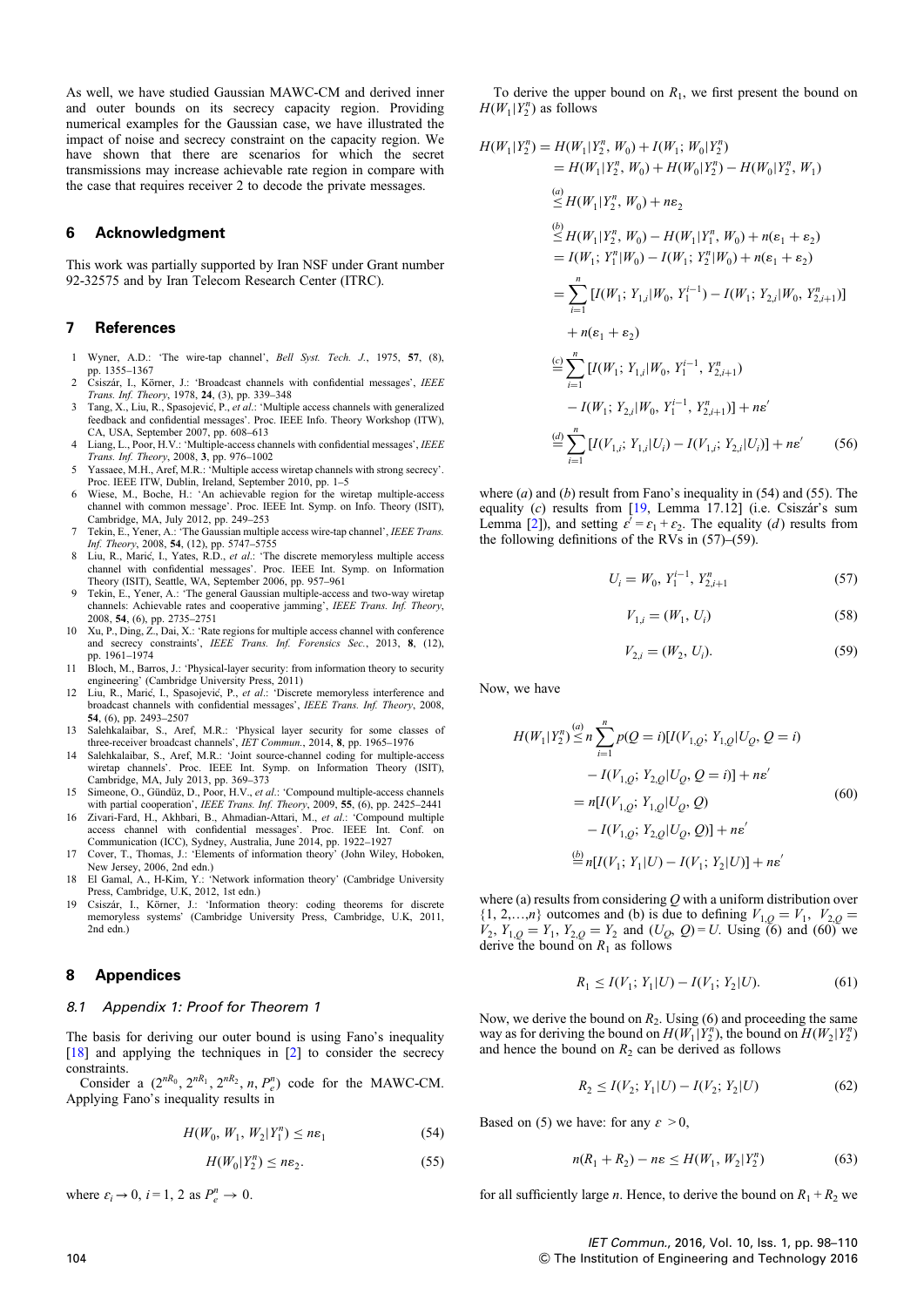

Fig. 7 Coding scheme

first derive the bound on  $H(W_1, W_2 | Y_2^n)$  as follows

$$
H(W_1, W_2|Y_2^n) = H(W_1, W_2|Y_2^n, W_0) + I(W_1, W_2; W_0|Y_2^n)
$$
  
\n
$$
\stackrel{(a)}{\leq} H(W_1, W_2|Y_2^n, W_0) + n\varepsilon_2
$$
  
\n
$$
\stackrel{(b)}{\leq} H(W_1, W_2|Y_2^n, W_0) - H(W_1, W_2|Y_1^n, W_0)
$$
  
\n
$$
+ n(\varepsilon_1 + \varepsilon_2)
$$
  
\n
$$
= I(W_1, W_2; Y_1^n|W_0) - I(W_1, W_2; Y_2^n|W_0)
$$
  
\n
$$
+ n(\varepsilon_1 + \varepsilon_2)
$$
  
\n
$$
= \sum_{i=1}^n [I(W_1, W_2; Y_{1,i}|W_0, Y_1^{i-1})
$$
  
\n
$$
- I(W_1, W_2; Y_{2,i}|W_0, Y_{2,i+1}^n)] + n(\varepsilon_1 + \varepsilon_2)
$$
  
\n
$$
\stackrel{(c)}{=} \sum_{i=1}^n [I(W_1, W_2; Y_{1,i}|W_0, Y_1^{i-1}, Y_{2,i+1}^n)]
$$
  
\n
$$
- I(W_1, W_2; Y_{2,i}|W_0, Y_1^{i-1}, Y_{2,i+1}^n)] + n\varepsilon'
$$
  
\n
$$
\stackrel{(d)}{=} \sum_{i=1}^n [I(V_{1,i}, V_{2,i}; Y_{1,i}|U_i) - I(V_{1,i}, V_{2,i}; Y_{2,i}|U_i)] + n\varepsilon'
$$
  
\n(64)

where  $(a)$  and  $(b)$  result from Fano's inequality in  $(54)$  and  $(55)$ respectively. The equality (c) results from Csiszár's sum Lemma, and setting  $\varepsilon' = \varepsilon_1 + \varepsilon_2$ . The equality (*d*) results from the definitions of the RVs as (57)–(59). Using (63) and (64) and by applying the same time-sharing strategy as before, we have

$$
R_1 + R_2 \le I(V_1, V_2; Y_1 | U) - I(V_1, V_2; Y_2 | U) + \varepsilon^{\star}
$$
 (65)

where  $\varepsilon^{\star} = \varepsilon + \varepsilon'$ . Finally, we derive the bound on  $R_0$  as follows

$$
nR_0 = H(W_0)
$$
  
=  $I(W_0; Y_1^n) + H(W_0|Y_1^n)$   
\$\le I(W\_0; Y\_1^n) + n\epsilon\_1\$  
=  $\sum_{i=1}^n I(W_0; Y_{1,i}|Y_1^{i-1}) + n\epsilon_1$   
=  $\sum_{i=1}^n [I(W_0, Y_1^{i-1}; Y_{1,i}) - I(Y_1^{i-1}; Y_{1,i})] + n\epsilon_1$ .

Hence, we have

$$
nR_0 \le \sum_{i=1}^n I(W_0, Y_1^{i-1}; Y_{1,i}) + n\varepsilon_1
$$
  
= 
$$
\sum_{i=1}^n [I(W_0, Y_1^{i-1}, Y_{2,i+1}^n; Y_{1,i}) - I(Y_{2,i+1}^n; Y_{1,i}|W_0, Y_1^{i-1})] + n\varepsilon_1
$$
  

$$
\le \sum_{i=1}^n I(W_0, Y_1^{i-1}, Y_{2,i+1}^n; Y_{1,i}) + n\varepsilon_1
$$
  
= 
$$
\sum_{i=1}^n I(U_i; Y_{1,i}) + n\varepsilon_1.
$$
 (66)

By applying the same time-sharing strategy as before, we have

$$
R_0 \le I(U; Y_1) + \varepsilon_1. \tag{67}
$$

Moreover we have,

$$
nR_0 = H(W_0)
$$
  
=  $I(W_0; Y_2^n) + H(W_0|Y_2^n)$   
\$\leq I(W\_0; Y\_2^n) + n\varepsilon\_2\$  
=  $\sum_{i=1}^n I(W_0; Y_{2,i}|Y_{2,i+1}^n) + n\varepsilon_2$=  $\sum_{i=1}^n [I(W_0, Y_{2,i+1}^n; Y_{2,i}) - I(Y_{2,i+1}^n; Y_{2,i})] + n\varepsilon_2$ .$ 

Hence, we have

$$
nR_0 \le \sum_{i=1}^n I(W_0, Y_{2,i+1}^n; Y_{2,i}) + n\varepsilon_2
$$
  
= 
$$
\sum_{i=1}^n [I(W_0, Y_1^{i-1}, Y_{2,i+1}^n; Y_{2,i}) - I(Y_1^{i-1}; Y_{2,i}|W_0, Y_{2,i+1}^n)] + n\varepsilon_2
$$
  

$$
\le \sum_{i=1}^n I(W_0, Y_1^{i-1}, Y_{2,i+1}^n; Y_{2,i}) + n\varepsilon_2
$$
  
= 
$$
\sum_{i=1}^n I(U_i; Y_{2,i}) + n\varepsilon_2.
$$
 (68)

By applying the same time-sharing strategy as before, we have

$$
R_0 \le I(U; Y_2) + \varepsilon_2. \tag{69}
$$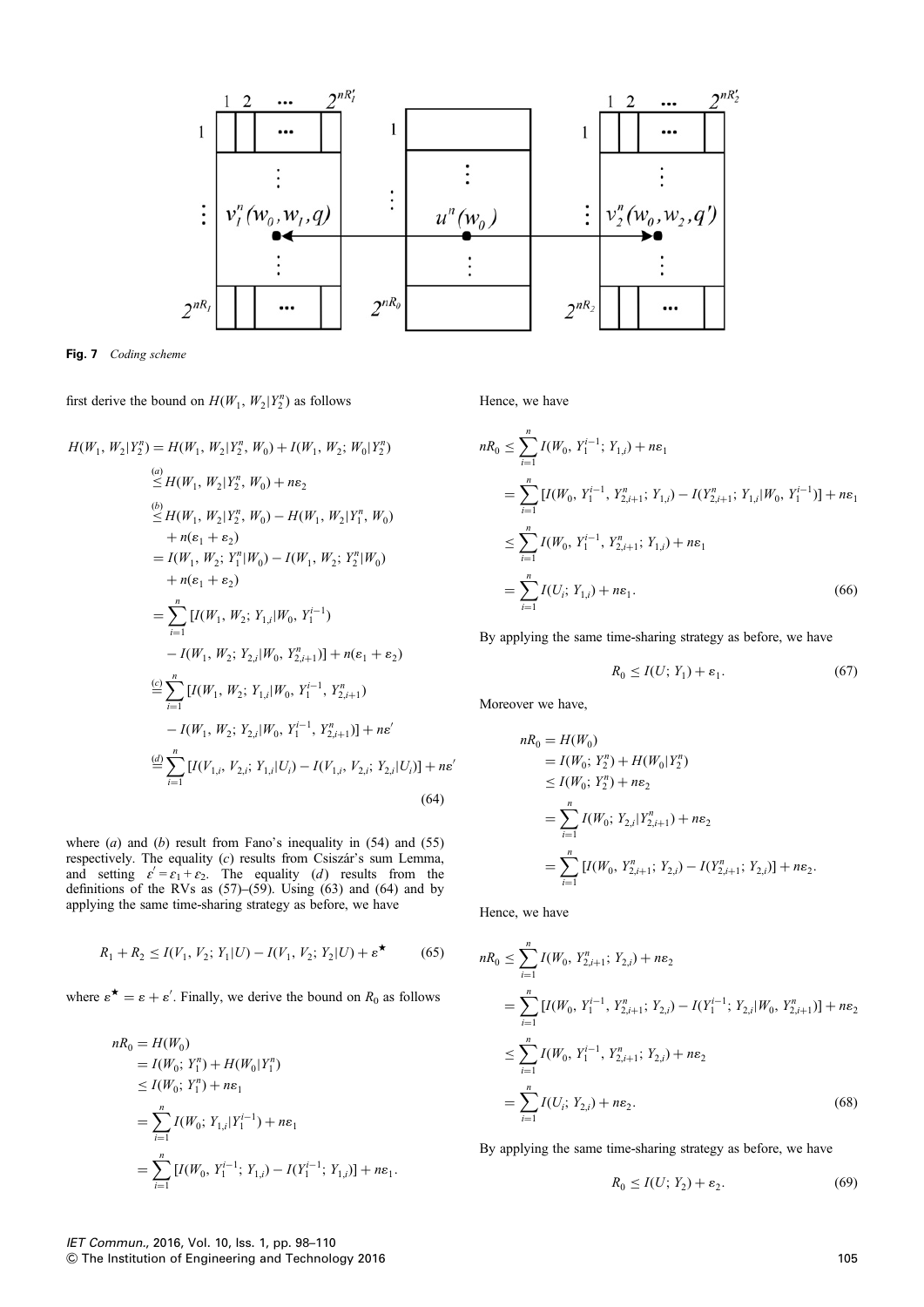Therefore, from (67) and (69) we have

$$
R_0 \le \min \{ I(U; Y_1), I(U; Y_2) \}.
$$
 (70)

Considering (61), (62), (65) and (70), the region in  $(7)$ – $(10)$  is obtained. The bounds on cardinality of  $|U|$ ,  $|\tilde{V}_1|$  and  $|\tilde{V}_2|$  can be derived by following the steps in [2, Appendix]. This completes the proof.  $\Box$ 

## 8.2 Appendix 2: Proof for Theorem 2

As described in Section 3.2, we use the coding structure as illustrated in Fig. 7. More precisely, the codebook generation is as follows

(i) Codebook generation: Fix  $p(u)$ ,  $p(v_1|u)$ ,  $p(v_2|u)$ ,  $p(x_1|v_1)$  and p  $(x_2|v_2)$ . Let

$$
R'_1 + R'_2 = I(V_1, V_2; Y_2 | U) - \varepsilon,\tag{71}
$$

where  $\varepsilon > 0$  and  $\varepsilon \to 0$  as  $n \to \infty$ .

- Generate  $2^{nR_0}$  length-n codewords  $u^n$  through  $p(u^n) =$ • Generate  $2^{nK_0}$  length-*n* codewords  $u^n$  through  $p(u^n) = \prod_{i=1}^n p(u_i)$  and index them as  $u^n(w_0), w_0 \in \{1, ..., 2^{nK_0}\}.$
- For each codeword  $u^n(w_0)$ , generate  $2^{nR_1}$  length-n codewords  $v_1^n$  through  $p(v_1^n|u^n) = \prod_{i=1}^n p(v_{1,i}|u_i)$ , where  $\widetilde{R}_1 = R_1 + R'_1$ .

Then, randomly bin  $2^{nR_1}$  codewords into  $2^{nR_1}$  bins, and index them as  $v_1^n(w_0, w_1, q)$ , where  $w_1 \in \{1, ..., 2^{nR_1}\}$  is the bin number and  $q \in \mathcal{Q} = \{1, \ldots, 2^{nR'_1}\}\$ is the index of codewords in the bin number  $w_1$ .

The codebook for user 2 is generated in the same way.

(ii) *Encoding:* Assume that  $(w_0, w_1)$  is the message pair to be transmitted, the encoder  $g_1$  randomly chooses index q corresponding to  $(w_0, w_1)$  and then generates a codeword  $X_1^n$  at random according to  $\prod_{i=1}^{n} p(x_{1,i} | v_{1,i})$ . Transmitter 2 uses the same way to encode  $(w_0, w_2)$ .

(iii) Decoding and probability of error:

Decoding:

• The legitimate receiver (receiver 1) decodes  $(\widehat{w}_{01}, \widehat{w}_1, \widehat{w}_2)$  by looking for the unique  $(u^n, v_1^n, v_2^n)$  such that looking for the unique  $(u^n, v_1^n, v_2^n)$  such that  $(u^n(\widehat{w}_{01}), v_1^n(\widehat{w}_{01}, \widehat{w}_1, q), v_2^n(\widehat{w}_{01}, \widehat{w}_2, q'), v_1^n) \in T^{\widetilde{n}}(P_{UV_1V_2Y_1}).$ 

• Receiver 2 decodes  $\hat{w}_{02}$  by looking for the unique  $u^n$  such that  $(u^n(\widehat{w}_{02}), y_2^n) \in T_{\varepsilon}^n(P_{UY_2}).$ 

Probability of error analysis: Define the events

$$
E_{r,w_0,w_1,w_2} = \{ (u^n(\widehat{w}_{01}), v_1^n(\widehat{w}_{01}, \widehat{w}_{11}, q), v_2^n(\widehat{w}_{01}, \widehat{w}_{21}, q'), y_1^n) \in T_e^n(P_{UV_1V_2Y_1}) \}
$$
(72)

$$
E_{e,w_0} = \{ (u^n(\widehat{w}_{02}), y_2^n) \in T_e^n(P_{UY_2}) \}.
$$
 (73)

Without loss of generality, we assume that  $(w_0, w_1, w_2) = (1, 1, 1)$ was sent. We can bound the probability of error in receiver 1 using the union bound (see  $(74)$ )

(see (75))

In the same way we can bound the probability of error in receiver 2 using the union bound as

$$
P_{e,2}^{n}(1, 1, 1) = \Pr \{ E_{e,1}^{c} \bigcup_{w_{0} \neq 1} E_{e,w_{0}} \}
$$
  
 
$$
\leq \Pr \{ E_{e,1}^{c} \} + \sum_{w_{0} \neq 1} \Pr \{ E_{e,w_{0}} \}
$$
 (76)

From the Asymptotic Equipartition Property [17, Chapter 3] and [17, Thm. 15.2.1, 15.2.3], it follows that

$$
\Pr\left\{E_{r,1,1,1}^c\right\} \leq \varepsilon \tag{77}
$$

$$
\Pr\left\{E_{r,w_0,1,1}\right\} \le 2^{-n[I(U,V_1,V_2;Y_1)-\varepsilon]} \tag{78}
$$

$$
\Pr\left\{E_{r,1,w_1,1}\right\} \le 2^{-n[I(V_1;Y_1|V_2,U)-\varepsilon]} \tag{79}
$$

$$
\Pr\left\{E_{r,w_0,w_1,1}\right\} \le 2^{-n[I(U,V_1,V_2;Y_1)-\varepsilon} \tag{80}
$$

$$
\Pr\left\{E_{r,1,1,w_2}\right\} \le 2^{-n[I(V_2;Y_1|V_1,U)-\varepsilon]} \tag{81}
$$

$$
\Pr\left\{E_{r,w_0,1,w_2}\right\} \le 2^{-n[I(U,V_1,V_2;Y_1)-\varepsilon]} \tag{82}
$$

$$
\Pr\left\{E_{r,1,w_1,w_2}\right\} \le 2^{-n[I(V_1,V_2;Y_1|U)-\varepsilon]} \tag{83}
$$

$$
\Pr\left\{E_{r,w_0,w_1,w_2}\right\} \le 2^{-n[I(U,V_1,V_2;Y_1)-\varepsilon]} \tag{84}
$$

$$
\Pr\left\{E_{e,1}^c\right\} \le \varepsilon\tag{85}
$$

$$
\Pr\left\{E_{e,w_0}\right\} \le 2^{-n[I(U;Y_2)-\varepsilon]}
$$
\n(86)

where  $\varepsilon > 0$  and  $\varepsilon \to 0$  as  $n \to \infty$ . Hence, (75) and (76) are

$$
P_{e,1}^{n}(1, 1, 1) = \Pr\{E_{r,1,1,1}^{c} \bigcup_{w_{0} \neq 1} E_{r,w_{0},1,1} \bigcup_{w_{1} \neq 1} E_{r,1,w_{1},1} \bigcup_{w_{0} \neq 1} E_{r,w_{0},w_{1},1} \bigcup_{w_{2} \neq 1} E_{r,1,1,w_{2}} \bigcup_{w_{0} \neq 1} E_{r,w_{0},1,w_{2}} \bigcup_{w_{1} \neq 1} E_{r,1,w_{1},w_{2}} \bigcup_{w_{1} \neq 1} E_{r,1,w_{1},w_{2}} \bigcup_{w_{1} \neq 1} E_{r,w_{0},w_{1},w_{2}} \}
$$
\n
$$
E_{r,w_{0},1,w_{2}} \bigcup_{w_{1} \neq 1} E_{r,1,w_{1},w_{2}} \bigcup_{w_{1} \neq 1} E_{r,w_{0},w_{1},w_{2}} \bigcup_{w_{2} \neq 1} E_{r,1,w_{1},w_{2}} \bigcup_{w_{1} \neq 1} E_{r,1,w_{1},w_{2}} \bigcup_{w_{1} \neq 1} E_{r,1} \bigcup_{w_{1} \neq 1} E_{r,1} \bigcup_{w_{1} \neq 1} E_{r,1} \bigcup_{w_{1} \neq 1} E_{r,1} \bigcup_{w_{1} \neq 1} E_{r,1} \bigcup_{w_{1} \neq 1} E_{r,1} \bigcup_{w_{1} \neq 1} E_{r,1} \bigcup_{w_{1} \neq 1} E_{r,1} \bigcup_{w_{1} \neq 1} E_{r,1} \bigcup_{w_{1} \neq 1} E_{r,1} \bigcup_{w_{1} \neq 1} E_{r,1} \bigcup_{w_{1} \neq 1} E_{r,1} \bigcup_{w_{1} \neq 1} E_{r,1} \bigcup_{w_{1} \neq 1} E_{r,1} \bigcup_{w_{1} \neq 1} E_{r,1} \bigcup_{w_{1} \neq 1} E_{r,1} \bigcup_{w_{1} \neq 1} E_{r,1} \bigcup_{w_{1} \neq 1} E_{r,1} \bigcup_{w_{1} \neq 1} E_{r,1}
$$

$$
\leq \Pr \{ E_{r,1,1,1}^c \} + \sum_{w_0 \neq 1} \Pr \{ E_{r,w_0,1,1} \} + \sum_{w_1 \neq 1} \sum_{q} \Pr \{ E_{r,1,w_1,1} \} \n+ \sum_{w_0 \neq 1} \sum_{w_1 \neq 1} \sum_{q} \Pr \{ E_{r,w_0,w_1,1} \} \n+ \sum_{w_2 \neq 1} \sum_{q'} \Pr \{ E_{r,1,1,w_2} \} + \sum_{w_0 \neq 1} \sum_{w_2 \neq 1} \sum_{q'} \Pr \{ E_{r,w_0,1,w_2} \} \n+ \sum_{w_1 \neq 1} \sum_{q} \sum_{w_2 \neq 1} \sum_{q'} \Pr \{ E_{r,1,w_1,w_2} \} \n+ \sum_{w_0 \neq 1} \sum_{w_1 \neq 1} \sum_{q} \sum_{w_2 \neq 1} \sum_{q'} \Pr \{ E_{r,w_0,w_1,w_2} \}.
$$
\n(75)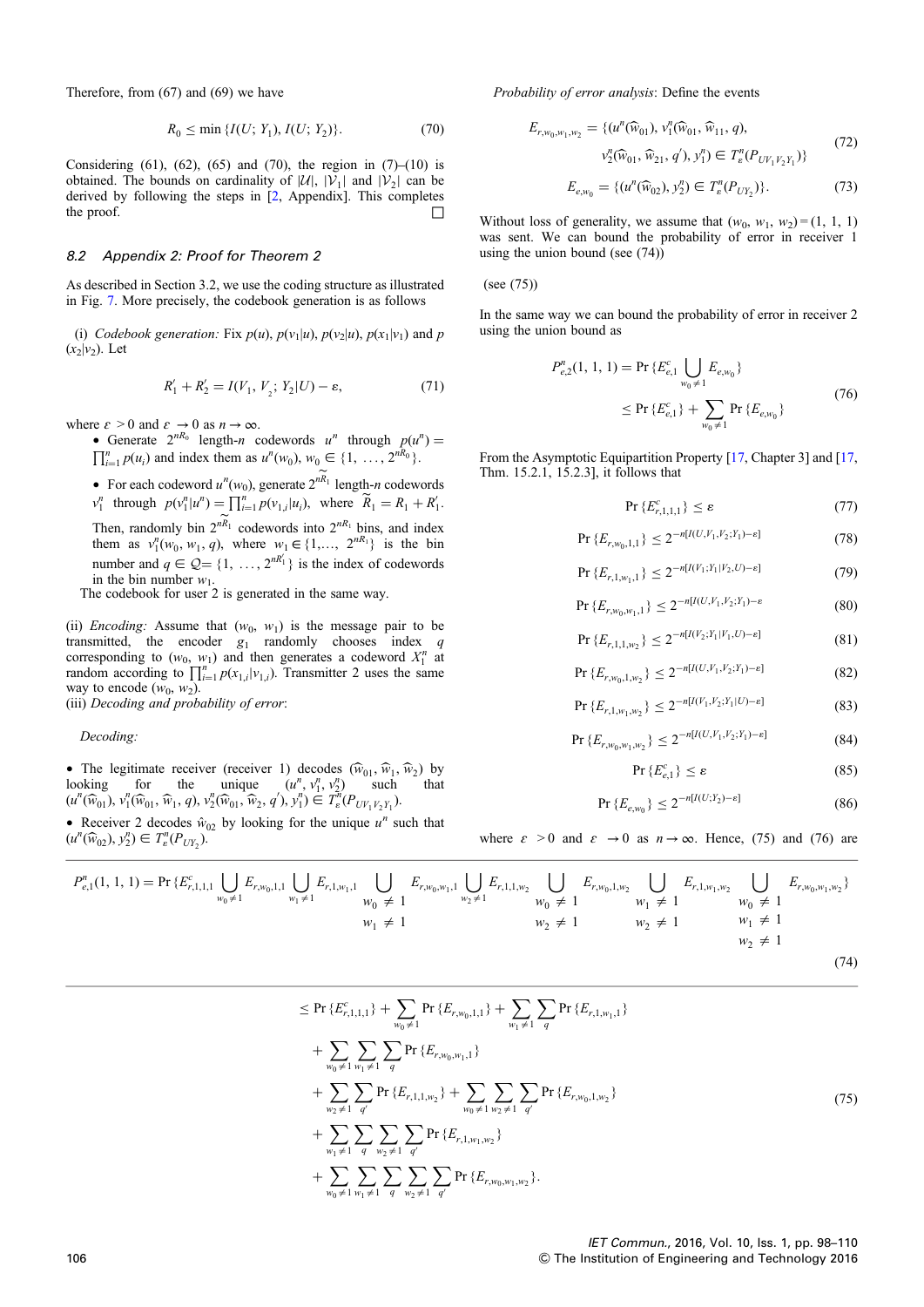## respectively bounded by

$$
P_{e,1}^{n}(1, 1, 1) \leq \varepsilon + 2^{nR_0} \times 2^{-n[I(U, V_1, V_2; Y_1) - \varepsilon]} + 2^{n\tilde{R}_1}
$$
  
\n
$$
\times 2^{-n[I(V_1; Y_1 | V_2, U) - \varepsilon]} + 2^{nR_0 + \tilde{R}_1} \times 2^{-n[I(U, V_1, V_2; Y_1) - \varepsilon]}
$$
  
\n
$$
+ 2^{n\tilde{R}_2} \times 2^{-n[I(V_2; Y_1 | V_1, U) - \varepsilon]} + 2^{nR_0 + \tilde{R}_2}
$$
  
\n
$$
\times 2^{-n[I(U, V_1, V_2; Y_1) - \varepsilon]} + 2^{n(\tilde{R}_1 + \tilde{R}_2)} \times 2^{-n[I(V_1, V_2; Y_1 | U) - \varepsilon]}
$$
  
\n
$$
+ 2^{n(R_0 + \tilde{R}_1 + \tilde{R}_2)} \times 2^{-n[I(U, V_1, Y_2; Y_1) - \varepsilon]}
$$
\n(87)

and

$$
P_{e,2}^n(1) \le \varepsilon + 2^{nR_0} \times 2^{-n[I(U;Y_2) - \varepsilon]}.
$$
\n(88)

Due to (88) and (87), to generate  $P_e^n \to 0$  as  $n \to \infty$ , we must choose

$$
R_0 \le I(U; Y_2) \tag{89}
$$

$$
\tilde{R}_1 \le I(V_1; Y_1 | V_2, U) \tag{90}
$$

$$
\tilde{R}_2 \le I(V_2; Y_1 | V_1, U) \tag{91}
$$

$$
\tilde{R}_1 + \tilde{R}_2 \le I(V_1, V_2; Y_1 | U)
$$
\n(92)

$$
R_0 + \tilde{R}_1 + \tilde{R}_2 \le I(U, V_1, V_2; Y_1),
$$
\n(93)

and

$$
R_0 \le I(U, V_1, V_2; Y_1) \tag{94}
$$

$$
R_0 + \tilde{R}_1 \le I(U, V_1, V_2; Y_1)
$$
\n(95)

$$
R_0 + \tilde{R}_2 \le I(U, V_1, V_2; Y_1)
$$
\n(96)

then  $P_{e,1}^n \leq \varepsilon$  and  $P_{e,2}^n \leq \varepsilon$ , and from (3) we have:  $P_e^n \leq \varepsilon$ . Note that in (89)–(96), we have these Markov chains  $V_1 - U - V_2$  and  $U - (V_1, V_2)$  $V_2$ ) –  $(Y_1, Y_2)$ , and the bounds (94)–(96) are redundant because of (93). Therefore, we need to consider only (89)–(93). Moreover  $\tilde{R}_1 = R_1 + R'_1$  and  $\tilde{R}_2 = R_2 + R'_2$  that by replacing these into (89)- $(93)$  we have

$$
R_0 \le I(U; Y_2) \tag{97}
$$

$$
R_1 + R'_1 \le I(V_1; Y_1 | V_2, U) \tag{98}
$$

$$
R_2 + R'_2 \le I(V_2; Y_1 | V_1, U) \tag{99}
$$

$$
R_1 + R_1' + R_2 + R_2' \le I(V_1, V_2; Y_1 | U)
$$
\n(100)

$$
R_0 + R_1 + R'_1 + R_2 + R'_2 \le I(U, V_1, V_2; Y_1)
$$
 (101)

(iv) Equivocation computation

$$
H(W_1, W_2|Y_2^n) \ge H(W_1, W_2|Y_2^n, U^n)
$$
  
=  $H(W_1, W_2, Y_2^n|U^n) - H(Y_2^n|U^n)$   
=  $H(W_1, W_2, Y_2^n, V_1^n, V_2^n|U^n) - H(V_1^n, V_2^n|W_1, W_2, Y_2^n, U^n)$   
 $- H(Y_2^n|U^n)$   
=  $H(W_1, W_2, V_1^n, V_2^n|U^n) + H(Y_2^n|W_1, W_2, V_1^n, V_2^n, U^n)$   
 $- H(V_1^n, V_2^n|W_1, W_2, Y_2^n, U^n) - H(Y_2^n|U^n)$ 

$$
\begin{aligned}\n\stackrel{(a)}{\geq} H(V_1^n, V_2^n | U^n) - H(V_1^n, V_2^n | W_1, W_2, Y_2^n, U^n) \\
&+ H(Y_2^n | V_1^n, V_2^n, U^n) - H(Y_2^n | U^n) \\
&= H(V_1^n, V_2^n | U^n) - H(V_1^n, V_2^n | W_1, W_2, Y_2^n, U^n) \\
&- I(V_1^n, V_2^n, Y_2^n | U^n)\n\end{aligned}
$$
\n(102)

where (a) is due to  $I(Y_2^n; W_1, W_2 | V_1^n, V_2^n, U^n) = 0$ .

The first term in (102) is given by

$$
H(V_1^n, V_2^n | U^n) = n\widetilde{R}_1 + n\widetilde{R}_2 = n(R_1 + R_1' + R_2 + R_2').
$$
 (103)

We then show that the second term in (102) can be bounded by  $H(V_1^n, V_2^n | W_1, W_2, Y_2^n, U^n) \le n\varepsilon_1$ , as  $n \to \infty$  then  $\varepsilon_1 \to 0$ . To this aim, it can be noted that given the message  $(W_1, W_2) = (w_1, w_2)$ <br>and assuming that receiver 2 knows the sequence  $U^n = u^n$ , it can decode  $(q, q')$  with small probability of error if

$$
R'_1 \le I(V_1; Y_2 | V_2, U) \tag{104}
$$

$$
R'_2 \le I(V_2; Y_2 | V_1, U) \tag{105}
$$

$$
R'_1 + R'_2 \le I(V_1, V_2; Y_2 | U). \tag{106}
$$

for sufficiently large  $n$ .

Using Fano's inequality implies that  $H(V_1^n, V_2^n | W_1 = w_1,$  $W_2 = W_2, Y_2^n, U^n \le n\varepsilon_1$ . Hence,

$$
H(V_1^n, V_2^n | W_1, W_2, Y_2^n, U^n)
$$
  
= 
$$
\sum_{w_1} \sum_{w_2} p(W_1 = w_1) p(W_2 = w_2)
$$
  

$$
\times H(V_1^n, V_2^n | W_1 = w_1, W_2 = w_2, Y_2^n, U^n) \le n\varepsilon_1.
$$
 (107)

The last term in (102) is bounded as

$$
I(V_1^n, V_2^n; Y_2^n | U^n) \le nI(V_1, V_2; Y_2 | U) + n\varepsilon_2, \tag{108}
$$

as  $n \to \infty$  then  $\varepsilon_2 \to 0$  similar to [1, Lemma 1]. By replacing (103), (107) and (108) in (102) we have

$$
H(W_1, W_2|Y_2^n) \ge n(R_1 + R_1' + R_2 + R_2')
$$
  
-  $n\epsilon_1 - nI(V_1, V_2; Y_2|U) - n\epsilon_2$  (109)

$$
= n(R_1 + R_2 + R_1' + R_2' - I(V_1, V_2; Y_2 | U)) - n\delta \tag{110}
$$

$$
= n(R_1 + R_2) - 2n\delta \tag{111}
$$

where  $\delta = \varepsilon_1 + \varepsilon_2$ . Finally, by using the Fourier–Motzkin procedure [18] to eliminate  $R'_1$  and  $R'_2$  in (71), (97)–(101) and (104)–(106) we obtain the five inequalities in Theorem 2. The bounds on cardinality of  $|U|$ ,  $|V_1|$  and  $|V_2|$  can be derived by following the steps in [2, Appendix]. This completes the proof of Theorem 2.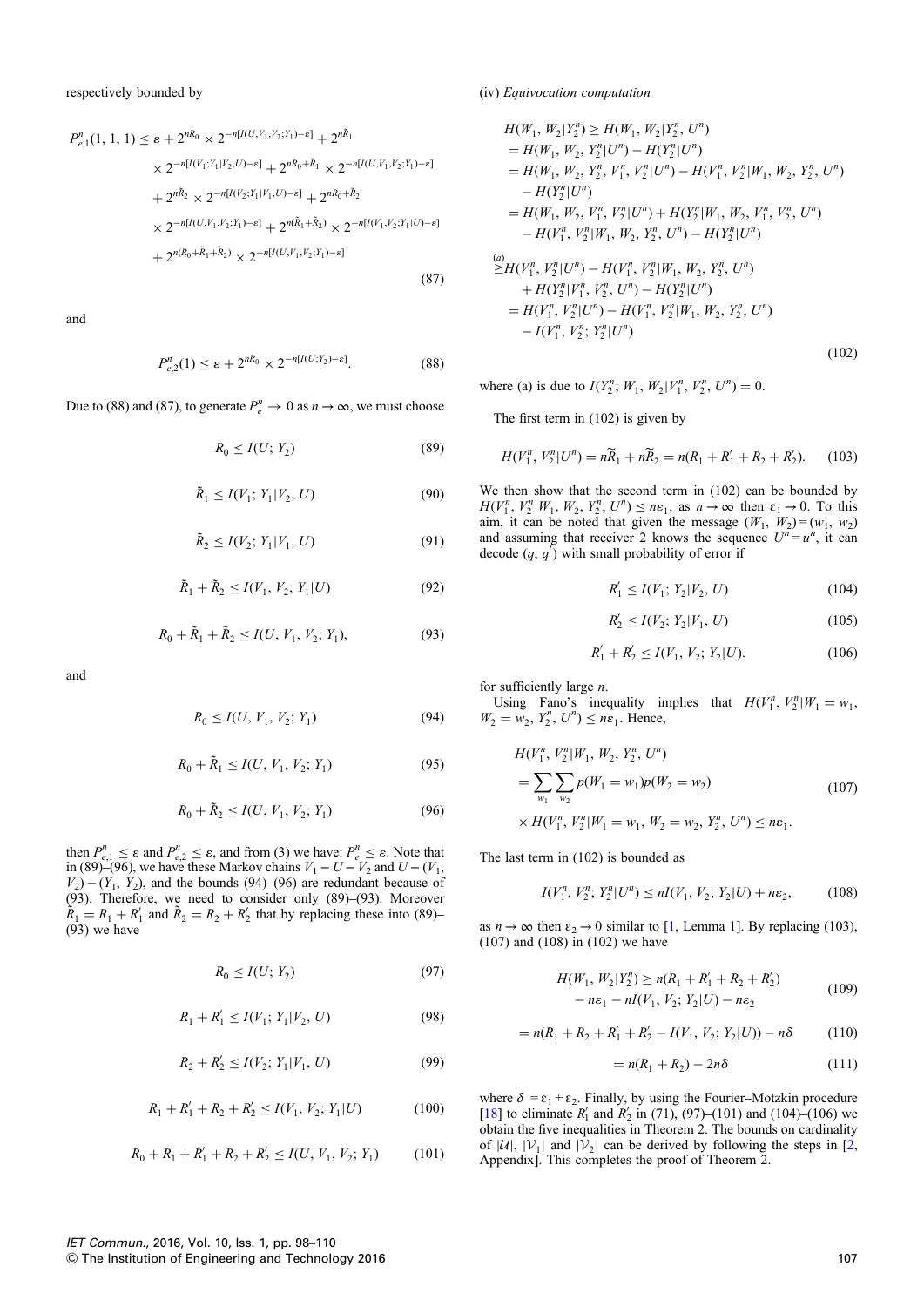#### 8.3 Appendix 3: Proof for Theorem 3

To prove this theorem, we concentrate on outer bound (Theorem 1) and inner bound (Theorem 2) and we prove that these bounds are identical for the switch channel case. The method of our proof is similar to the method in [12]. According to the distribution (20), for a known auxiliary random variable U, auxiliary RVs  $V_1$  and  $V_2$ are independent, but this is not true for distribution (11). Therefore, we first show that these distributions are identical for a switch channel case. Therefore, we show that,

$$
I(V_1; V_2 | U) = 0 \tag{112}
$$

holds for the outer bound of switch channel case. Moreover, if

$$
I(V_1; V_2 | Y_1, U) = 0,\t(113)
$$

holds for the outer bound of the switch channel, then

$$
I(V_1; Y_1 | V_2, U) = I(V_1; Y_1 | U)
$$
\n(114)

$$
I(V_2; Y_1 | V_1, U) = I(V_2; Y_1 | U)
$$
\n(115)

that is, for the switch channel case,  $(8)$ – $(9)$  in the outer bound and (16)–(17) in the inner bound are identical.

Now, we prove that (112) and (113) hold for outer bound of switch channel model. From definitions (57)–(59) we need to show that

$$
I(W_1; W_2 | U_i) = 0 \tag{116}
$$

$$
I(W_1; W_2 | U_i, Y_{1,i}) = 0 \tag{117}
$$

where according to (57),  $U_i = W_0$ ,  $Y_1^{i-1}$ ,  $Y_{2,i+1}^n$ . We first show that (116) holds for switch channel. From definition (27) we have,

$$
\{Y_1^{i-1}, Y_{2,i+1}^n\} = \{K_1^{i-1}, K_{2,i+1}^n, S_1^{i-1}, S_{2,i+1}^n\}
$$
 (118)

therefore,

$$
I(W_1; W_2 | U_i) = I(W_1; W_2 | W_0, K_1^{i-1}, K_{2,i+1}^n, S_1^{i-1}, S_{2,i+1}^n)
$$
  
\n
$$
= \sum_{s_1^{i-1}} \sum_{s_{2,i+1}^n} P(S_1^{i-1} = s_1^{i-1}, S_{2,i+1}^n = s_{2,i+1}^n)
$$
  
\n
$$
I(W_1; W_2 | W_0, K_1^{i-1}, K_{2,i+1}^n, s_1^{i-1}, s_{2,i+1}^n)
$$
  
\n
$$
= \sum_{s_1^{i-1}} \sum_{s_{2,i+1}^n} \left[ \prod_{a=1}^{i-1} P(S_{1,a} = s_{1,a}) \prod_{b=i+1}^n P(S_{2,b} = s_{2,b}) \right]
$$
  
\n
$$
I(W_1; W_2 | W_0, K_1^{i-1}, K_{2,i+1}^n, s_1^{i-1}, s_{2,i+1}^n).
$$
  
\n(119)

Now, for known  $s_{t,i}$ , the switch channel model (26) shows that  $k_{t,i}$ depends only on the channel input  $x_{s_{i},j}$  *i*. From [12], and for known switch state information  $s_1^{i-1}$  and  $s_{2,i+1}^{i,j,n}$  we can easily show that

$$
I(W_1; W_2 | W_0, K_1^{i-1}, K_{2,i+1}^n, s_1^{i-1}, s_{2,i+1}^n) = 0.
$$
 (120)

This proves the equality (112). Proceeding the same way, we can show that equality (113) holds. Hence, the equalities (114)–(115) hold for the switch channel. Moreover, (7) implies (15). Moreover, in the derived outer bound in Theorem 1, adding (7) to the (10) subject to the existing Markov chain  $U - (V_1, V_2) - (Y_1, Y_2)$  gives:  $R_0 + R_1 + R_2 \le I(V_1, V_2; Y_1) - I(V_1, V_2; Y_2 | U)$  that is identical to (19) in the derived inner bound. The bounds on cardinality of  $|\mathcal{U}|$ ,  $|\mathcal{V}_1|$ and  $|V_2|$  can be derived by following the steps in [2, Appendix]. This completes the proof.

## 8.4 Appendix 4: Proof for Theorem 4

To derive an outer bound for the Gaussian case we can follow the steps of deriving an outer bound for discrete memoryless case (i.e. Theorem 1) that are based on the basic properties of mutual information (the chain rule and positivity) and hold irrespective of the continuous or discrete nature of the channel. Therefore, by following (64), (66) and (68), it can be seen that if a rate tuple  $(R_0, R_1, R_2)$  is achievable for the Gaussian MAWC-CM, it must hold that

$$
R_0 \le \min\left\{\frac{1}{n}\sum_{i=1}^n I(U_i; Y_{1,i}), \frac{1}{n}\sum_{i=1}^n I(U_i; Y_{2,i})\right\} \tag{121}
$$

$$
R_1 + R_2 \le \frac{1}{n} \sum_{i=1}^n \left[ I(V_{1,i}, V_{2,i}; Y_{1,i} | U_i) - I(V_{1,i}, V_{2,i}; Y_{2,i} | U_i) \right] \tag{122}
$$

It remains to upper bound (121) and (122) with terms that depend on the power constraints  $P_1$  and  $P_2$ . We first assume that  $\sigma_1^2 \leq \sigma_2^2$  so that the eavesdropper's channel is stochastically degraded with respect to the main channel. We expand  $\frac{1}{n}$  $\sum_{i=1}^{n} I(U_i; Y_{1,i})$  in terms of the differential entropy as

$$
\frac{1}{n}\sum_{i=1}^{n} I(U_i; Y_{1,i}) = \frac{1}{n}\sum_{i=1}^{n} h(Y_{1,i}) - \frac{1}{n}\sum_{i=1}^{n} h(Y_{1,i}|U_i)
$$
(123)

and we bound each sum separately. Due to channel model definition and assumptions, we have

$$
var(Y_{1,i}) = E[X_{1,i}^2] + E[X_{2,i}^2] + \sigma_1^2 + 2\lambda_i
$$
 (124)

where  $\lambda_i = E[X_{1,i}X_{2,i}]$ . Hence, the differential entropy of  $Y_{1,i}$  is upper bounded by the entropy of a Gaussian random variable with the same variance. Hence,

$$
\frac{1}{n}\sum_{i=1}^{n}h(Y_{1,i}) \leq \frac{1}{n}\sum_{i=1}^{n}\frac{1}{2}\log(2\pi e(E[X_{1,i}^{2}]+E[X_{2,i}^{2}]+\sigma_{1}^{2}+2\lambda_{i}))
$$
  

$$
\leq \frac{1}{2}\log\left(2\pi e\left(\frac{1}{n}\sum_{i=1}^{n}E[X_{1,i}^{2}]+\frac{1}{n}\sum_{i=1}^{n}E[X_{2,i}^{2}]+\frac{2}{n}\sum_{i=1}^{n}\lambda_{i}+\sigma_{1}^{2}\right)\right),
$$

where (a) results since  $x \mapsto \log(2\pi \epsilon x)$  is a concave function of x as using Jensen's inequality. Also, by setting  $Q_1 \triangleq (1/n) \sum_{i=1}^n E[X_{1,i}^2]$ ,  $Q_2 \triangleq (1/n) \sum_{i=1}^n E[X_{2,i}^2], Q_3 \triangleq (1/n) \sum_{i=1}^n \lambda_i$  and  $\rho = Q_3/\sqrt{Q_1 Q_2}$ we finally obtain

$$
\frac{1}{n}\sum_{i=1}^{n} h(Y_{1,i}) \le \frac{1}{2}\log\left(2\pi e(Q_1 + Q_2 + 2\rho\sqrt{Q_1Q_2} + \sigma_1^2)\right). \tag{125}
$$

To bound the second sum  $(1/n) \sum_{i=1}^{n} h(Y_i | U_i)$ , note that

$$
\frac{1}{n}\sum_{i=1}^{n} h(Y_{1,i}|U_i) \leq \frac{1}{n}\sum_{i=1}^{n} h(Y_{1,i})
$$
\n
$$
\leq \frac{1}{2}\log\left(2\pi e(Q_1 + Q_2 + 2\rho\sqrt{Q_1Q_2} + \sigma_1^2)\right).
$$
\n(126)

Moreover, because  $U_i \rightarrow (V_{1,i}, V_{2,i}) \rightarrow (X_{1,i}, X_{2,i}) \rightarrow (Y_{1,i}, Y_{2,i})$  forms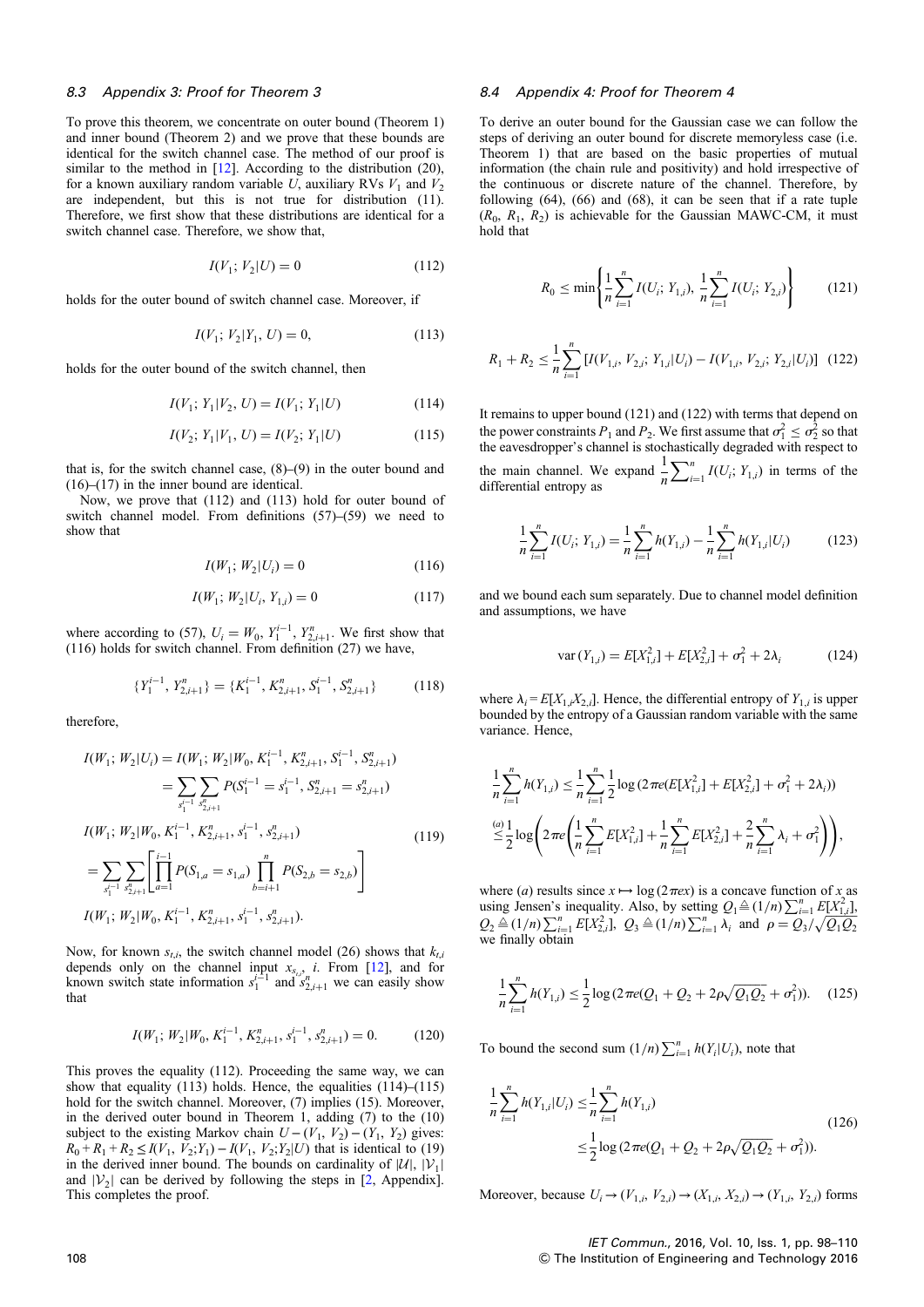a Markov chain, we have

$$
\frac{1}{n}\sum_{i=1}^{n} h(Y_{1,i}|U_i) \ge \frac{1}{n}\sum_{i=1}^{n} h(Y_{1,i}|U_i, X_{1,i}, X_{2,i})
$$

$$
= \frac{1}{n}\sum_{i=1}^{n} h(Y_{1,i}|X_{1,i}, X_{2,i})
$$
(127)
$$
= \frac{1}{2}\log(2\pi e \sigma_1^2).
$$

Since  $x, y \mapsto (1/2) \log (2\pi e(xQ_1 + yQ_2 + 2xy\rho \sqrt{Q_1Q_2} + \sigma_1^2))$  is a continuous function on interval  $x \in [0, 1]$  and  $y \in [0, 1]$ , a two-dimensional intermediate-value theorem ensures the existence of  $\beta_1, \beta_2 \in [0, 1]$  such that

$$
\frac{1}{n}\sum_{i=1}^{n} h(Y_{1,i}|U_i) = \frac{1}{2}\log(2\pi e(\beta_1 Q_1 + \beta_2 Q_2 + \sigma_1^2)) + 2\beta_1 \beta_2 \rho \sqrt{Q_1 Q_2} + \sigma_1^2).
$$
\n(128)

By substituting (125) and (128) into (123), we obtain

$$
\frac{1}{n}\sum_{i=1}^{n} I(U_i; Y_{1,i})
$$
\n
$$
\leq \frac{1}{2}\log(2\pi e(Q_1 + Q_2 + 2\rho\sqrt{Q_1Q_2} + \sigma_1^2))
$$
\n
$$
-\frac{1}{2}\log(2\pi e(\beta_1Q_1 + \beta_2Q_2 + 2\beta_1\beta_2\rho\sqrt{Q_1Q_2} + \sigma_1^2))
$$
\n
$$
=\frac{1}{2}\log\left(1 + \frac{(1 - \beta_1)Q_1 + (1 - \beta_2)Q_2 + 2(1 - \beta_1\beta_2)\rho\sqrt{Q_1Q_2}}{\beta_1Q_1 + \beta_2Q_2 + 2\beta_1\beta_2\rho\sqrt{Q_1Q_2} + \sigma_1^2}\right).
$$
\n(129)

Now, we need to upper bound  $(1/n) \sum_{i=1}^{n} I(U_i; Y_{2,i})$ . Note that we can repeat the steps leading to (125) with  $Y_{2,i}$  instead of  $Y_{1,i}$  to obtain

$$
\frac{1}{n}\sum_{i=1}^{n} h(Y_{2,i}) \le \frac{1}{2}\log\left(2\pi e(Q_1 + Q_2 + 2\rho\sqrt{Q_1Q_2} + \sigma_2^2)\right). \tag{130}
$$

Hence, we need to derive a lower bound for  $(1/n) \sum_{i=1}^{n} h(Y_{2,i}|U_i)$  as a function of  $Q_1$ ,  $Q_2$ ,  $\beta_1$ ,  $\beta_2$  and  $\rho$ . Since we have assumed that the eavesdropper's channel is stochastically degraded with respect to the main channel, we can write  $Y_{2,i} = Y_{1,i} + N'_i$  with  $N'_i \sim \mathcal{N}(0, \sigma_2^2 - \sigma_1^2)$ . Applying the Entropy Power Inequality (EPI) [18] to the RV  $Y_{2,i}$  conditioned on  $U_i = u_i$ , we have

$$
h(Y_{2,i}|U_i = u_i) = h(Y_{1,i} + N'_i | U_i = u_i)
$$
  
\n
$$
\geq \frac{1}{2} \log \left( 2^{2h(Y_{1,i}|U_i = u_i)} + 2^{2h(N'_i|U_i = u_i)} \right)
$$
  
\n
$$
= \frac{1}{2} \log \left( 2^{2h(Y_{1,i}|U_i = u_i)} + 2\pi e(\sigma_2^2 - \sigma_1^2) \right).
$$
\n(131)

Hence,

$$
\frac{1}{n}\sum_{i=1}^{n} h(Y_{2,i}|U_i) = \frac{1}{n}\sum_{i=1}^{n} E_{U_i}[h(Y_{2,i}|U_i)]
$$
\n
$$
\stackrel{(a)}{\geq} \frac{1}{2n}\sum_{i=1}^{n} E_{U_i}[\log(2^{2h(Y_{1,i}|U_i)} + 2\pi e(\sigma_2^2 - \sigma_1^2))]
$$
\n
$$
\stackrel{(b)}{\geq} \frac{1}{2n}\sum_{i=1}^{n} \log(2^{2E_{U_i}[h(Y_{1,i}|U_i)]} + 2\pi e(\sigma_2^2 - \sigma_1^2))
$$
\n
$$
= \frac{1}{2n}\sum_{i=1}^{n} \log(2^{2h(Y_{1,i}|U_i)} + 2\pi e(\sigma_2^2 - \sigma_1^2))
$$
\n
$$
\stackrel{(b)}{\geq} \frac{1}{2}\log(2^{(2/n)}\sum_{i=1}^{n} h(Y_{1,i}|U_i) + 2\pi e(\sigma_2^2 - \sigma_1^2))
$$
\n
$$
\stackrel{(d)}{=} \frac{1}{2}\log(2\pi e(\beta_1 Q_1 + \beta_2 Q_2 + 2\beta_1 \beta_2 \rho \sqrt{Q_1 Q_2} + \sigma_2^2)),
$$

where  $(a)$  follows from EPI and (131). Both  $(b)$  and  $(c)$  follow from the convexity of the function  $x \mapsto \log(2^x + c)$  for  $c \in \mathbb{R}_+$  and Jensen's inequality, while  $(d)$  follows from (128). Hence,

$$
\frac{1}{n}\sum_{i=1}^{n} I(U_i; Y_{2,i}) = \frac{1}{n}\sum_{i=1}^{n} h(Y_{2,i}) - h(Y_{2,i}|U_i)
$$
\n
$$
\leq \frac{1}{2}\log(2\pi e(Q_1 + Q_2 + 2\rho\sqrt{Q_1Q_2} + \sigma_2^p))
$$
\n
$$
-\frac{1}{2}\log(2\pi e(\beta_1 Q_1 + \beta_2 Q_2 + 2\beta_1 \beta_2 \rho\sqrt{Q_1Q_2} + \sigma_2^2))
$$
\n
$$
=\frac{1}{2}\log\left(1 + \frac{(1 - \beta_1)Q_1 + (1 - \beta_2)Q_2 + 2(1 - \beta_1 \beta_2)\rho\sqrt{Q_1Q_2}}{\beta_1 Q_1 + \beta_2 Q_2 + 2\beta_1 \beta_2 \rho\sqrt{Q_1Q_2} + \sigma_2^2}\right)
$$
\n(133)

where the inequality follows from (130) and (132). By substituting (129) and (133) into (121), we obtain (see (134))

Now, we derive the bound on  $R_1 + R_2$ ,

$$
\frac{1}{n}\sum_{i=1}^{n} \left[I(V_{1,i}, V_{2,i}; Y_{1,i}|U_i) - I(V_{1,i}, V_{2,i}; Y_{2,i}|U_i)\right]
$$
\n
$$
= \frac{1}{n}\sum_{i=1}^{n} \left[I(V_{1,i}, V_{2,i}, X_{1,i}, X_{2,i}; Y_{1,i}|U_i) - I(X_{1,i}, X_{2,i}; Y_{1,i}|U_i, V_{1,i}, V_{2,i}) - I(V_{1,i}, V_{2,i}, X_{1,i}, X_{2,i}; Y_{2,i}|U_i) + I(X_{1,i}, X_{2,i}; Y_{2,i}|U_i, V_{1,i}, V_{2,i})\right]
$$

$$
R_0 \le \min\left\{\frac{1}{2}\log\left(1 + \frac{(1 - \beta_1)Q_1 + (1 - \beta_2)Q_2 + 2(1 - \beta_1\beta_2)\rho\sqrt{Q_1Q_2}}{\beta_1Q_1 + \beta_2Q_2 + 2\beta_1\beta_2\rho\sqrt{Q_1Q_2} + \sigma_1^2}\right), \frac{1}{2}\log\left(1 + \frac{(1 - \beta_1)Q_1 + (1 - \beta_2)Q_2 + 2(1 - \beta_1\beta_2)\rho\sqrt{Q_1Q_2}}{\beta_1Q_1 + \beta_2Q_2 + 2\beta_1\beta_2\rho\sqrt{Q_1Q_2} + \sigma_2^2}\right)\right\}.
$$
(134)